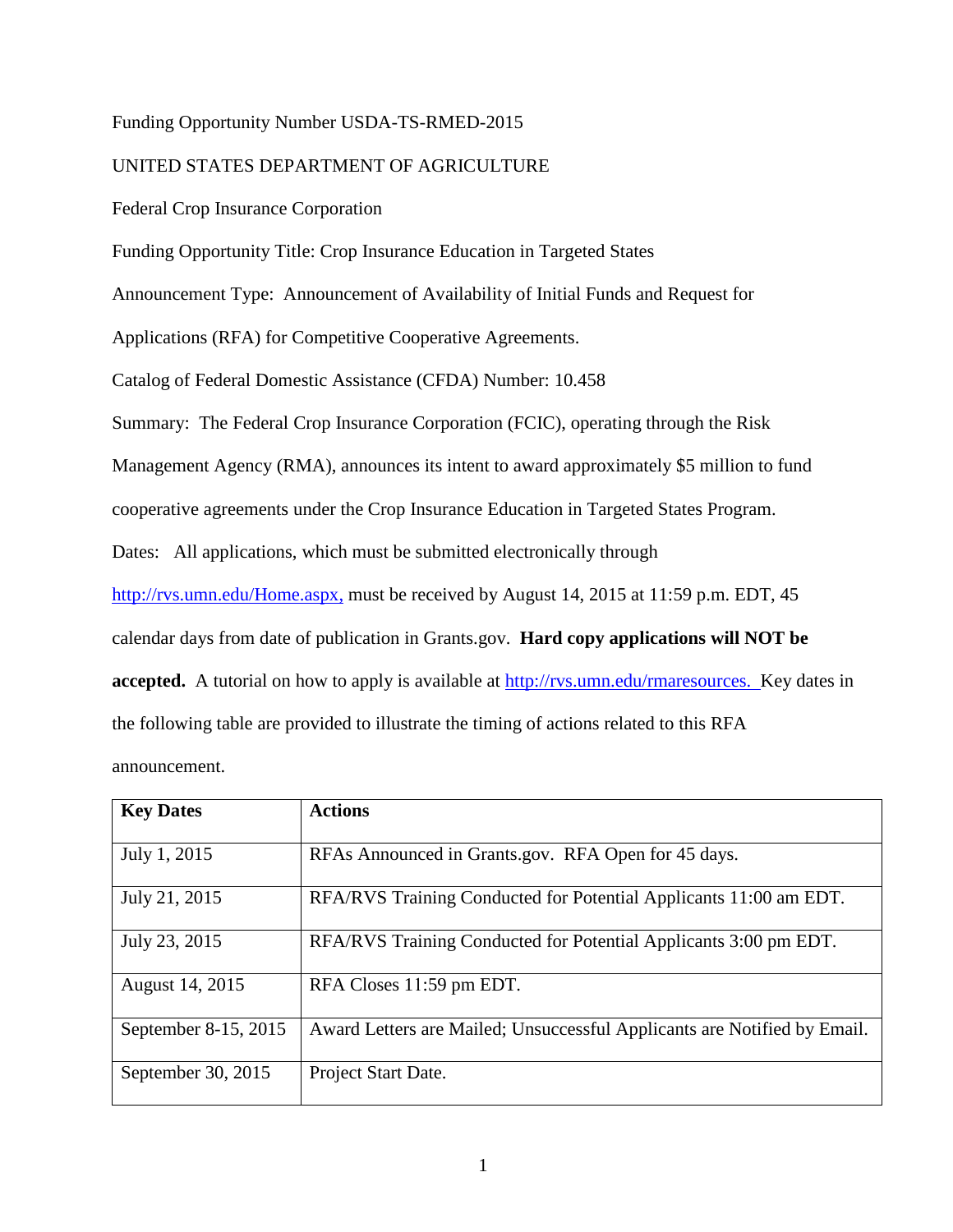Purpose:The purpose of the Targeted States program is to deliver crop insurance education and information to U.S. agricultural producers in States where there is traditionally, and continues to be a low level of Federal crop insurance participation and availability, and producers are underserved by the Federal crop insurance program. These states, defined as Targeted States for the purposes of this RFA, are Connecticut, Delaware, Hawaii, Maine, Maryland, Massachusetts, Nevada, New Hampshire, New Jersey, New York, Pennsylvania, Rhode Island, Utah, Vermont, West Virginia, and Wyoming. Any cooperative agreements that may be funded will not exceed the maximum funding amount established for each of the Targeted States. Awardees must agree to the substantial involvement of RMA in the project.

Applications submitted under this RFA must demonstrate how the proposed crop insurance education activities will help producers in Targeted States understand:

- the kinds of risks addressed by crop insurance;
- the features of existing and emerging crop insurance products such as Whole Farm Revenue Protection, and Supplemental Coverage Option (SCO) where available;
- the use of crop insurance in the management of risk;
- how the use of crop insurance can affect other risk management decisions, such as the use of marketing and financial (including farm financial benchmarking) tools; and

• how to make informed decisions on crop insurance prior to the sales closing date deadline. Funding availability for this program may be announced at approximately the same time as funding availability for similar but separate program, the Risk Management Education Partnerships Program (CFDA No. 10.460). Prospective applicants must carefully examine and compare the notices of each announcement.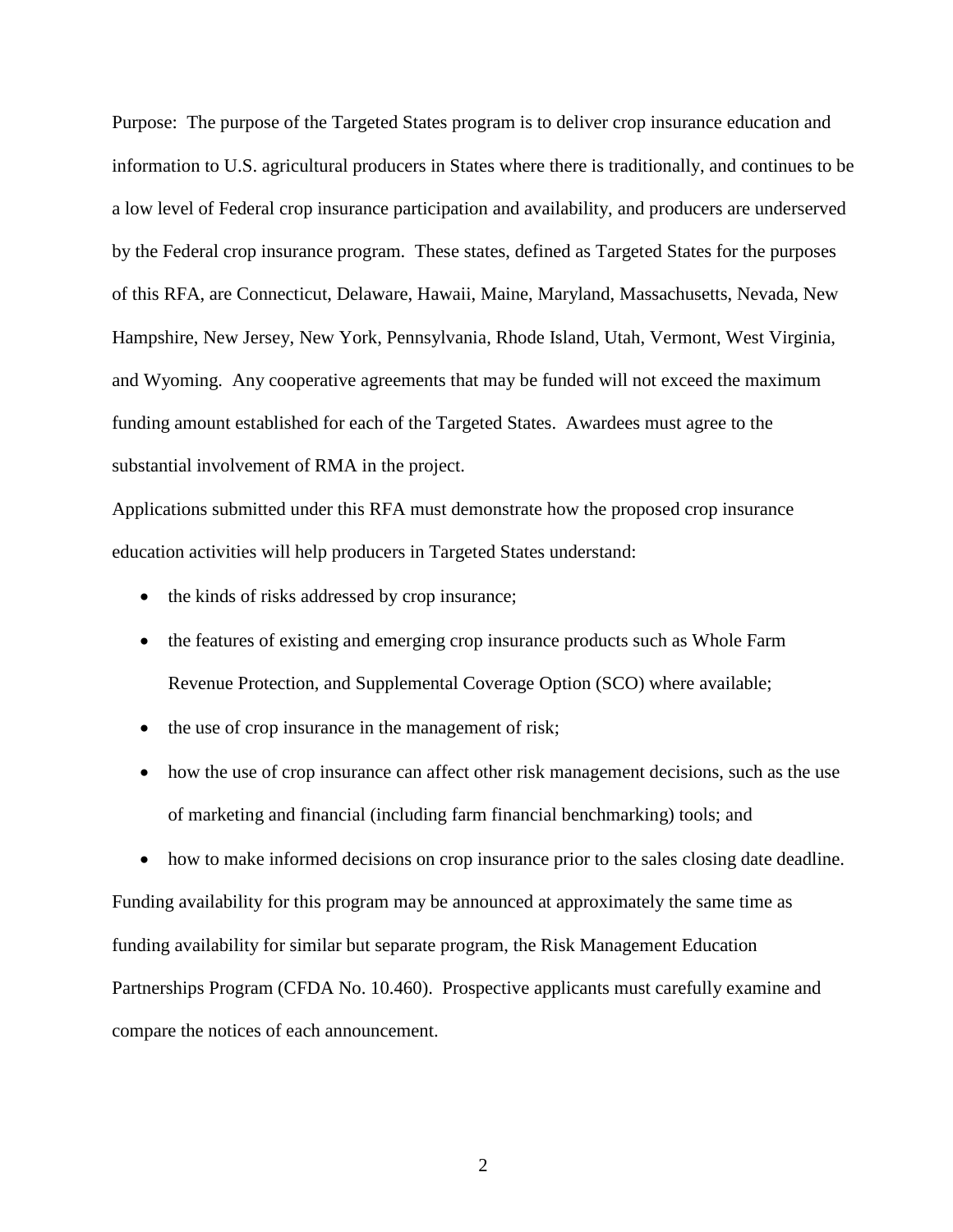The collections of information in this announcement have been approved by the Office of

Management and Budget (OMB) under control number 0563-0067.

# THIS ANNOUNCEMENT CONSISTS OF EIGHT SECTIONS:

Section I—Funding Opportunity Description

- *A. Legislative Authority*
- *B. Background*
- *C. Project Goal*

# Section II—Award Information

- *A. Type of Application*
- *B. Funding Availability*
- *C. Location*
- *D. Maximum Award*
- *E. Project Period*
- *F. Audience Emphasis*
- *G. Description of Agreement Award - Awardee Tasks*
- *H. RMA Substantial Involvement*
- *I. Other Tasks*
- Section III—Eligibility Information
	- *A. Eligible Applicants*
	- *B. Cost Sharing or Matching Funding*
	- *C. Other - Non-Financial Benefits*
- Section IV—Application and Submission Information
	- *A. Electronic Application Package*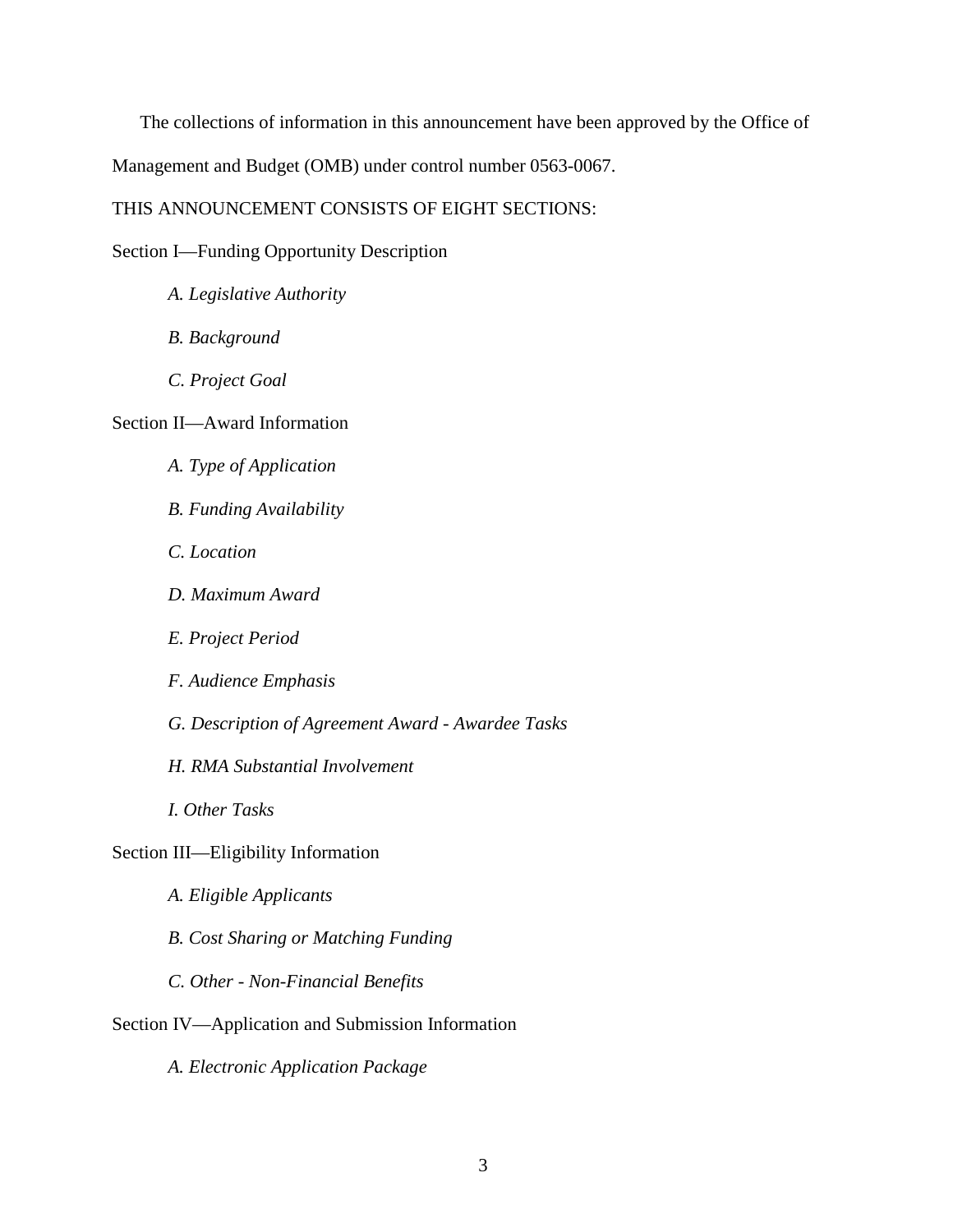- *B. Content and Form of Application Submission*
- *C. Funding Restrictions*
- *D. Limitation on Use of Project Funds for Salaries and Benefits*
- *E. Indirect Cost Rates*
- *F. Other Submission Requirements*
- *G. Acknowledgement of Applications*
- Section V—Application Review Information
	- *A. Criteria*
	- *B. Review and Selection Process*

# Section VI—Award Administration Information

- *A. Award Notices*
- *B. Administrative and National Policy Requirements*
	- *1. Requirement to Use USDA Logo*
	- *2. Requirement to Provide Project Information to an RMA-selected Representative*
	- *3. Access to Panel Review Information*
	- *4. Confidential Aspects of Applications and Awards*
	- *5. Audit Requirements*
	- *6. Prohibitions and Requirements Regarding Lobbying*
	- *7. Applicable OMB Circulars*
	- *8. Requirement to Assure Compliance with Federal Civil Rights Laws*
	- *9. Requirement to Participate in a Post Award Teleconference*
	- *10. Requirement to Participate in a Post Award Civil Rights Training*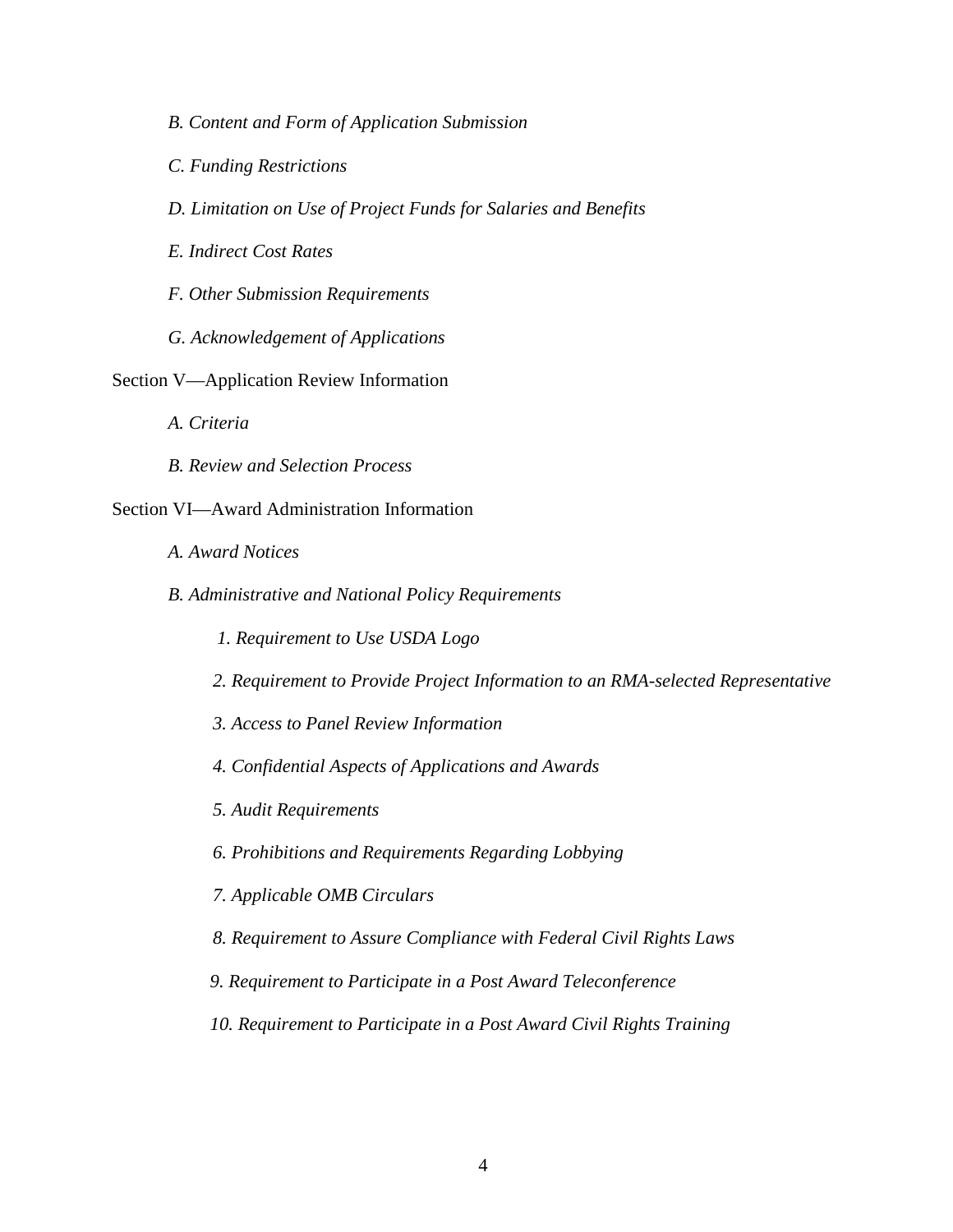*11. Requirement to Submit Educational Materials to the Ag Risk and Farm Management Library Library*

*C. Reporting Requirements*

Section VII—Agency Contact

Section VIII—Additional Information

- *A. The Restriction of the Expenditure of Funds to Enter into Financial Transactions*
- *B. Required Registration with the System for Awards Management (SAM) for Submission of Proposals*

Full Text of Announcement

I. Funding Opportunity Description

*A. Legislative Authority*

The Targeted States Program is authorized under Section 524(a)(2) of the Federal Crop Insurance Act (FCIA), 7 U.S.C. § 1524(a)(2).

*B. Background*

RMA promotes and regulates sound risk management solutions to improve the economic stability of American agriculture. On behalf of FCIC, RMA does this by offering Federal crop insurance products through a network of private-sector partners, overseeing the creation of new risk management products, seeking enhancements in existing products, ensuring the integrity of crop insurance programs, offering programs aimed at equal access and participation of underserved communities, and providing risk management education and information.

One of RMA's strategic goals is to ensure that its customers are well-informed of risk management solutions available. This educational goal is authorized by Section  $524(a)(2)$  of the FCIA (7)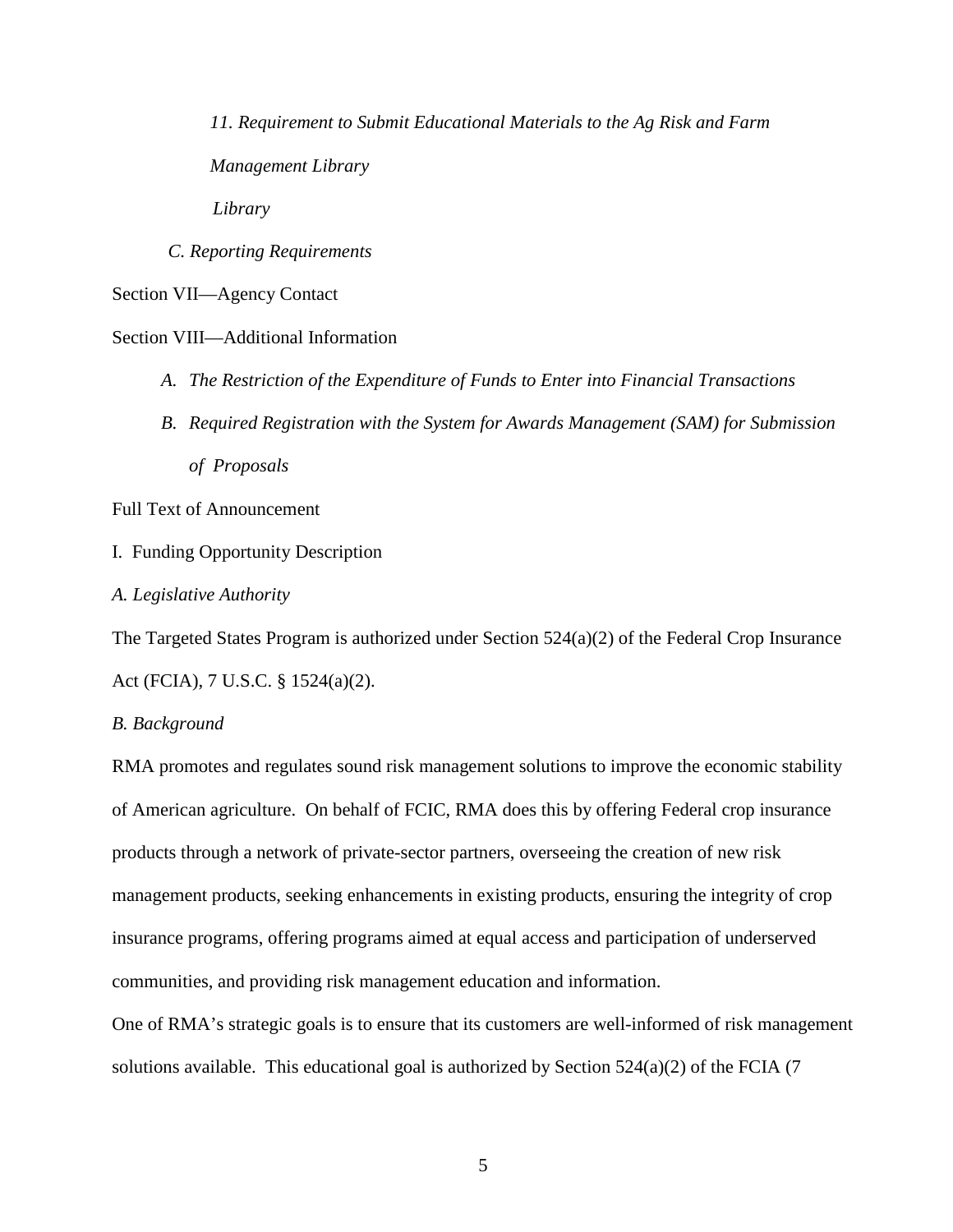U.S.C. § 1524(a)(2)). This section authorizes funding for the establishment of crop insurance education and information programs in States where there is traditionally, and continues to be, a low level of Federal crop insurance participation and availability, and producers are underserved by the Federal crop insurance program. In accordance with the FCIA, the States with this designation for Fiscal Year (FY) 2015 are Connecticut, Delaware, Hawaii, Maine, Maryland, Massachusetts, Nevada, New Hampshire, New Jersey, New York, Pennsylvania, Rhode Island, Utah, Vermont, West Virginia, and Wyoming (defined as "Targeted States" for the purposes of this RFA).

# *C. Project Goal*

The goal of the Targeted States Program is to ensure that producers in the Targeted States are fully informed of existing and emerging crop insurance products in order to take full advantage of such products including but not limited to:

Applications submitted under this RFA must demonstrate how the proposed crop insurance education activities will help producers in Targeted States understand:

- the kinds of risks addressed by crop insurance;
- the features of existing and emerging crop insurance products such as Whole Farm Revenue Protection;
- the use of crop insurance in the management of risk;
- how the use of crop insurance can affect other risk management decisions, such as the use of marketing and financial (including farm financial benchmarking) tools; and

• how to make informed decisions on crop insurance prior to the sales closing date deadline. In carrying out the requirements under section 11027 of Public Law 113-79, the Secretary of Agriculture has placed special emphasis on risk management strategies (including farm financial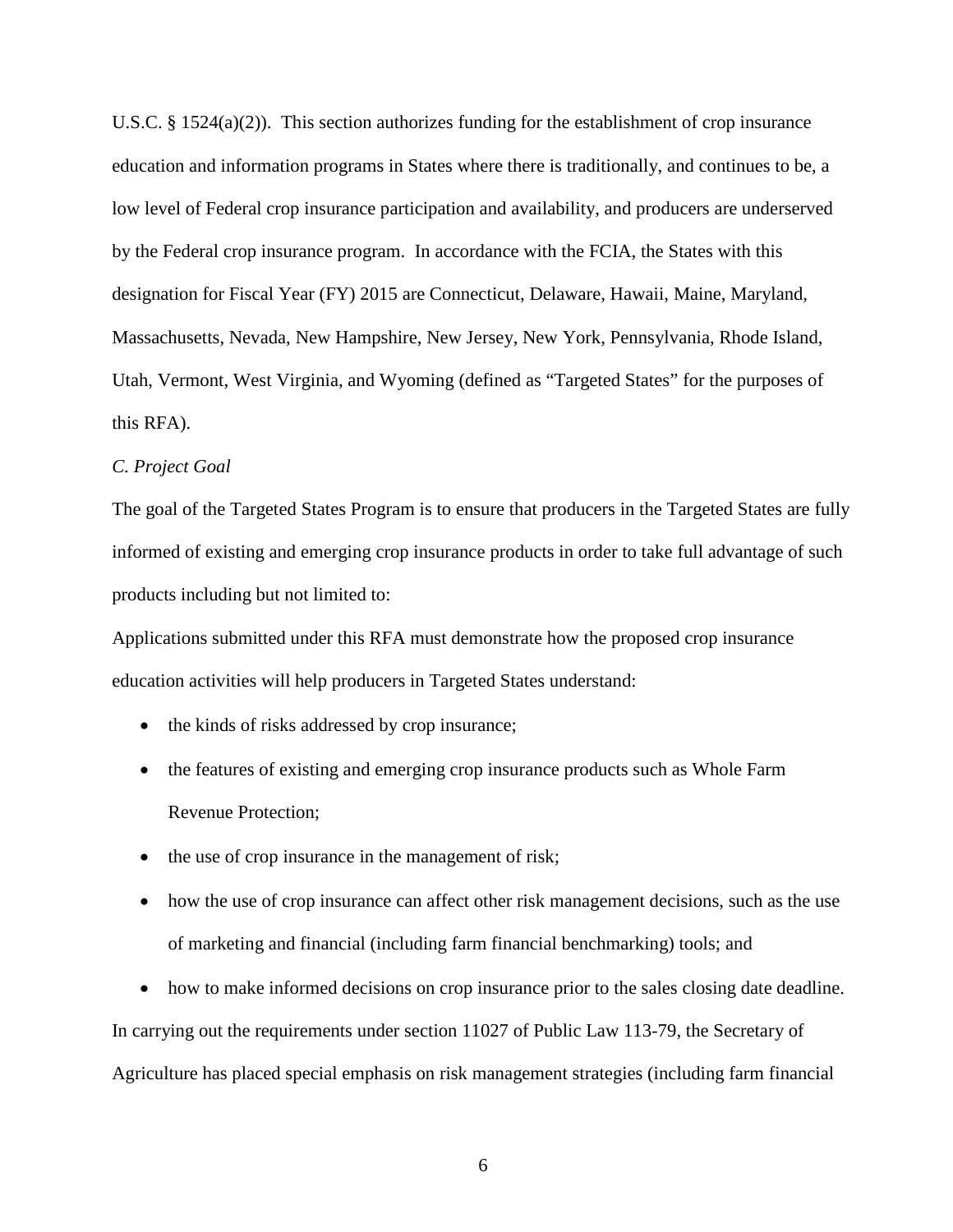benchmarking), education and crop insurance education specifically targeted to the following producers:

(A) beginning farmers or ranchers;

(B) legal immigrant farmers or ranchers that are attempting to become established producers in the United States;

(C) socially disadvantaged farmers or ranchers;

(D) farmers or ranchers that —

(i) are preparing to retire; and

(ii) are using transition strategies to help new farmers or ranchers get started; and

(E) new or established farmers or ranchers that are converting production and marketing systems to pursue new markets.

## II. Award Information

## A. *Type of Application*

Only electronic applications will be accepted and they must be submitted through

[http://rvs.umn.edu/Home.aspx](mailto:rma.agriskumn.edu)*.* **Hard copy applications will NOT be accepted.** Applications submitted for the Risk Management Education in Targeted States Program are new applications: there are no renewals. All applications will be reviewed competitively using the selection process and evaluation criteria described in Section V – Application Review Information. Each award will be designated as a Cooperative Agreement, which will require substantial involvement by RMA.

# *B. Funding Availability*

There is no commitment by USDA to fund any particular application or make a specific number of awards. It is difficult to accurately estimate the number and amount of awards that RMA will provide this year. However, in the past few years, RMA has awarded 15-17 cooperative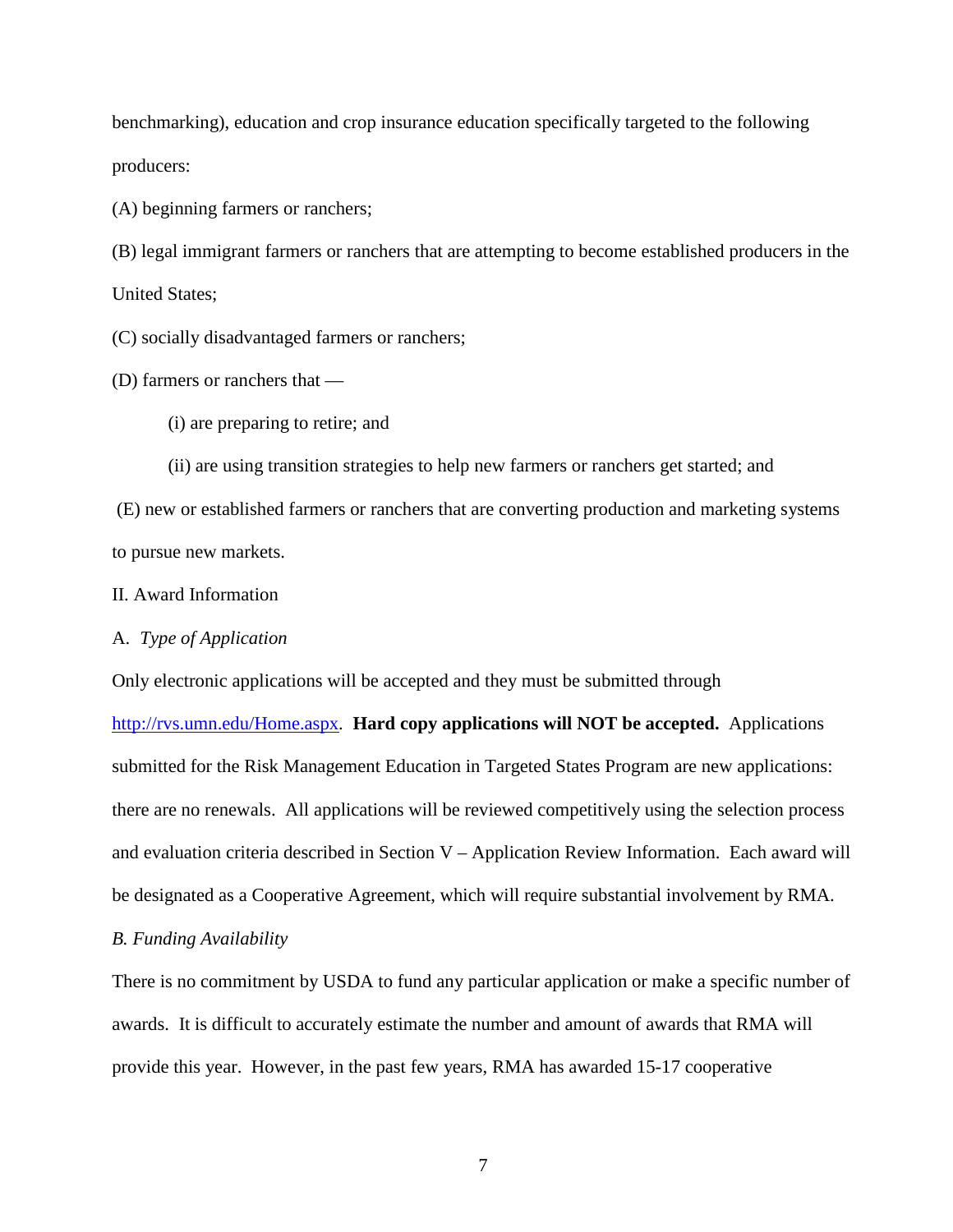agreements each year, ranging from \$47,848 to \$700,000, and an average funding of \$297,056. RMA intends to award approximately \$5 million (in fiscal year 2015) **to fund one or more cooperative agreement(s) not to exceed the maximum funding amount established for each of the Targeted States.** An applicant must apply for funding for that Targeted State where the applicant intends to deliver the educational activities, and must limit its request for funding in a particular Targeted State based upon the funding levels available below.

| \$250,000   |
|-------------|
| \$287,000   |
| \$246,000   |
| \$259,000   |
| \$371,000   |
| \$239,000   |
| \$248,000   |
| \$216,000   |
| \$282,000   |
| \$586,000   |
| \$700,000   |
| \$206,000   |
| \$316,000   |
| \$259,000   |
| \$242,000   |
| \$293,000   |
| \$5,000,000 |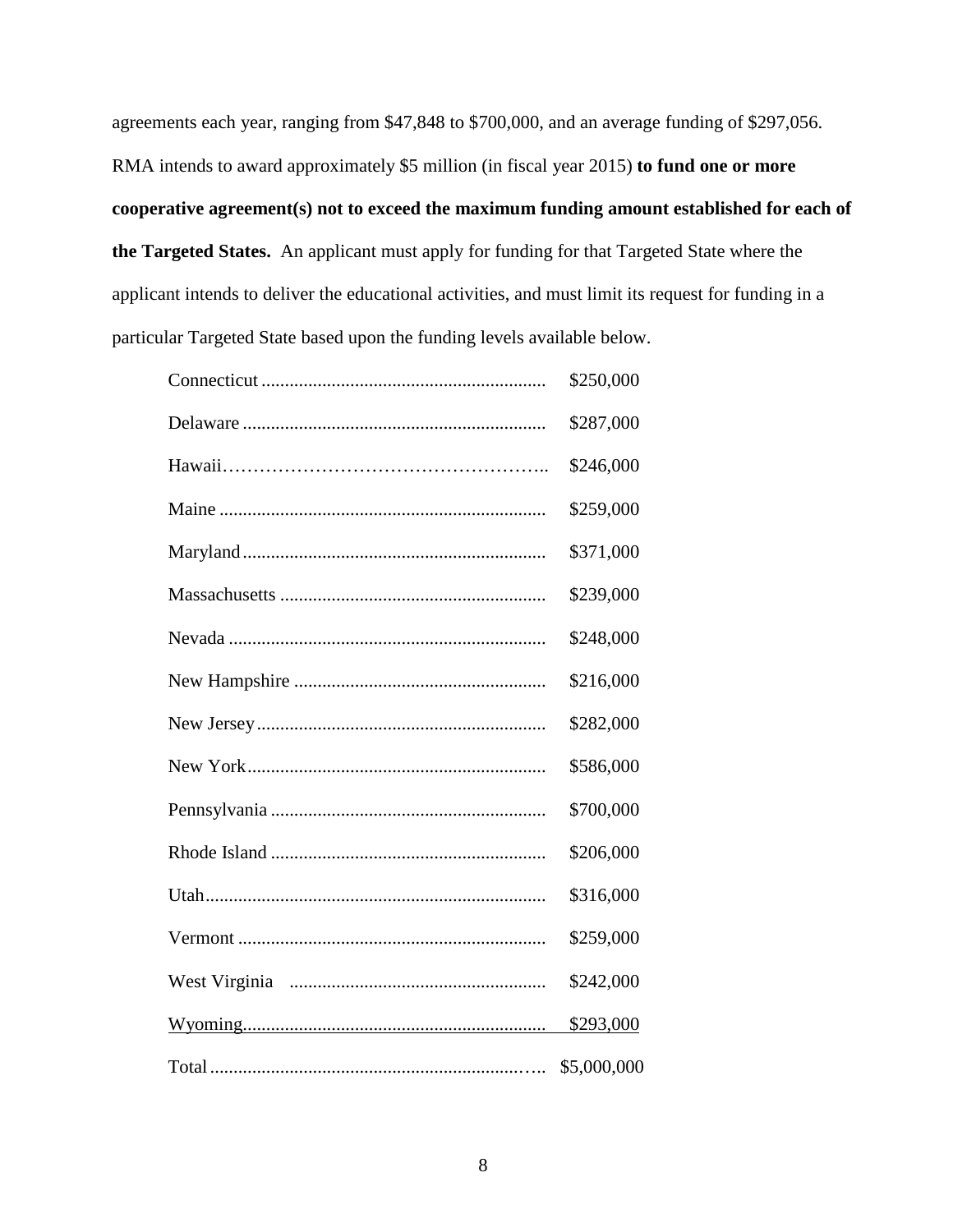Funding amounts were determined by first allocating an equal amount of \$200,000 to each Targeted State. Remaining funds were allocated on a pro rata basis according to each Targeted State's share of agricultural cash receipts reported in the National Agricultural Statistics Service (NASS) 2007 Agricultural Census, relative to the total for all Targeted States. Both the equal allocation and the pro rata allocation were totaled together and rounded to the nearest \$1,000 to arrive at the funding limit for each Targeted State.

In the event that additional funds become available under this program or in the event that no application for a given Targeted State is recommended for funding by the evaluation panel, these additional funds, or unused funds for a particular Targeted State, may be allocated pro-rata to other awardees. These additional or unused funds may be offered to selected awardees for use in broadening the size or scope of awarded projects within the Targeted States in which funds were awarded, if such selected awardees agree to any changes to the project necessary determined by RMA to make use of the additional funds. The decision of whether any additional or unused funds are offered to other award recipients, and the pro-rata manner in which they may be distributed to recipients that are willing to make required adjustments to their awarded projects to accept such additional funds, is within the discretion of the FCIC Manager. RMA is not required to distribute any additional or unused funds to the awardees.

In the event that the Manager of FCIC determines that available RMA resources cannot support the administrative and substantial involvement requirements of all agreements recommended for funding, the Manager may elect to fund fewer agreements than the available funding might otherwise allow. All awards will be made and agreements finalized no later than September 11, 2015 with a project start date of September 30, 2015.

*C. Location*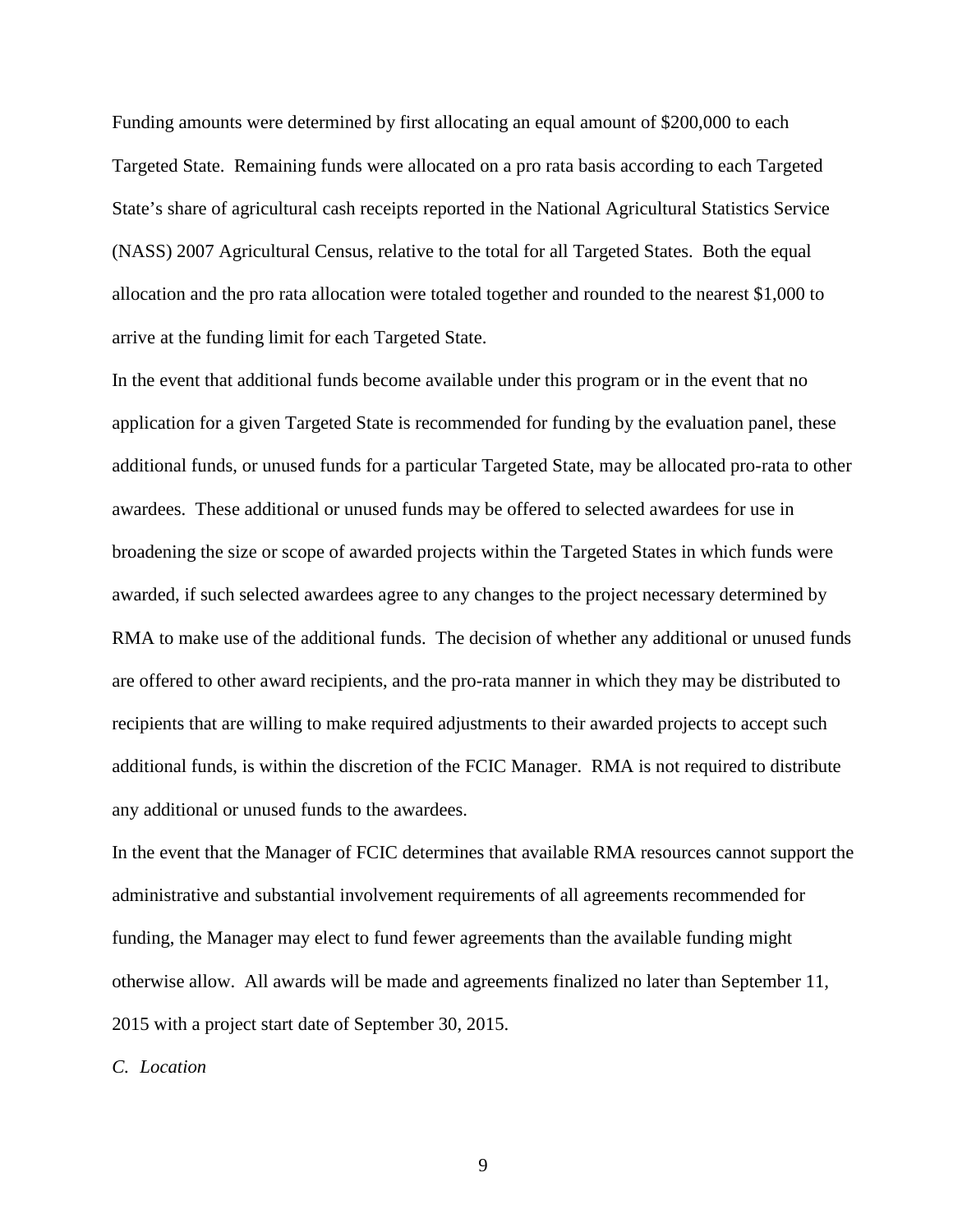The RMA Regional Offices that service the Targeted States are listed below. Staff from these respective RMA Regional Offices and the Risk Management Education Division (RMED) DC Office will provide the RMA substantial involvement for Targeted States projects conducted within the respective Regions.

> Billings, Montana Regional Office: (WY) Davis, California Regional Office: (HI, NV and UT)

Raleigh, North Carolina Regional Office: (CT, DE, ME, MD, MA, NH, NJ, NY, PA, RI, VT and WV)

Each application must clearly designate the Targeted State where crop insurance educational activities for the project will be delivered in block 14 of the SF-424, "Application for Federal Assistance." Applications without this designation in block 14 will be rejected. Applicants may apply to deliver education to producers in more than one Targeted State, but a separate application must be submitted for each Targeted State because applications will be compared to applications submitted for the same state. Any single application proposing to conduct educational activities in more than one Targeted State will be rejected.

# *D. Maximum Award*

Any application that requests funding under this Announcement of more than the amount listed above for a project in a given Targeted State will be rejected.

### *E. Project Period*

Projects will be funded for a period of up to one year from the project starting date.

## *F. Audience Emphasis*

Audience emphasis is on U.S. producers and ranchers, while reaching out to, for example, small, limited resource and socially disadvantaged producers and ranchers to ensure they are given the opportunity to participate in educational activities. Other Producer types to which the Applicant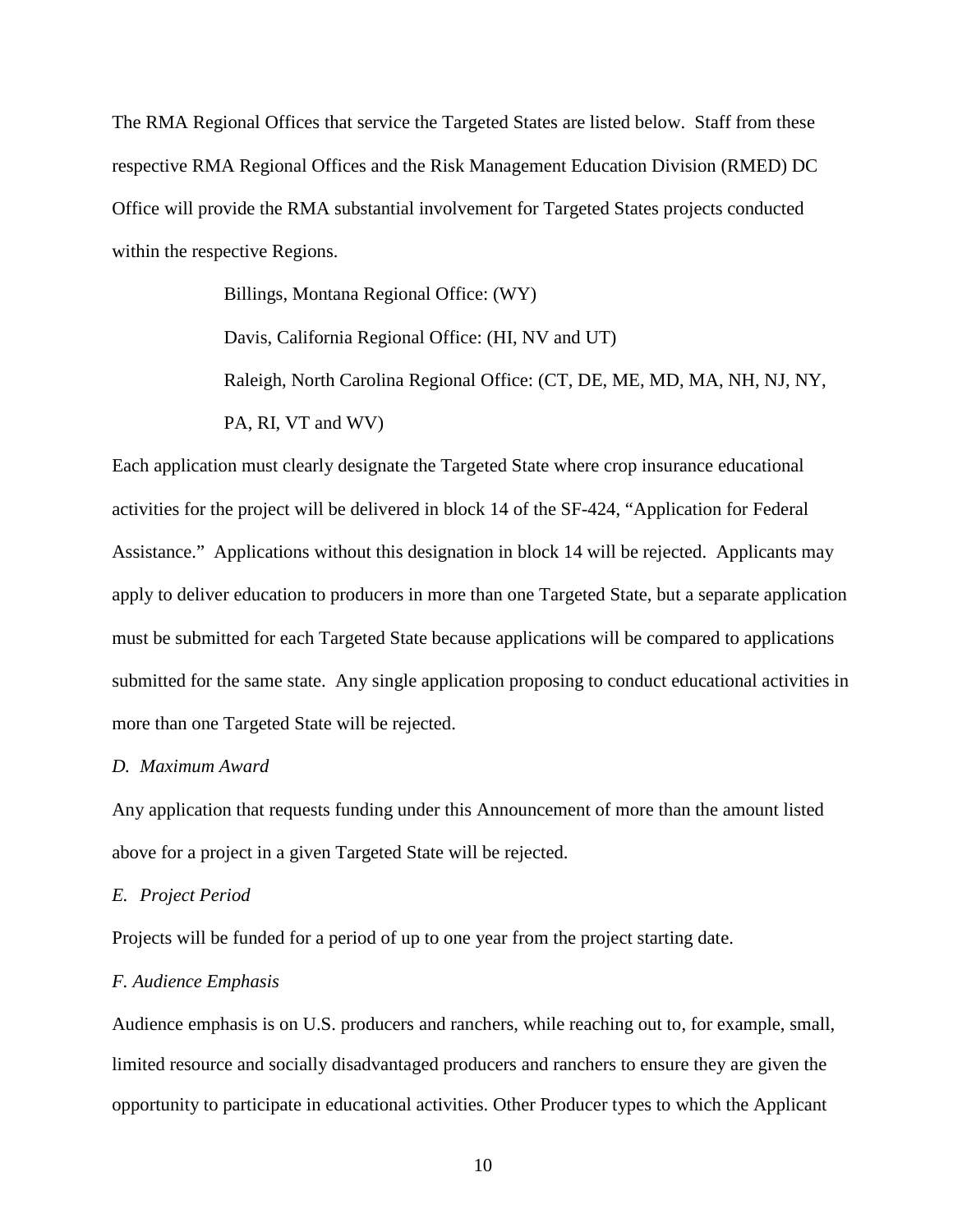may propose to direct its training may include, but are not necessarily limited to, traditional farmers and ranchers; new and beginning farmers; women; veterans; minority producers, crop insurance educational activities targeting farmers and ranchers producing and marketing their products as part of a local or regional food system; and producers living in areas designated as Strike Force or Promise Zone communities as defined by USDA, provided that the producers in these categories that are emphasized also meet the minimum statutory criteria.

### *G. Description of Agreement Award - Awardee Tasks*

In conducting activities to achieve the purpose and goal of this program in a designated Targeted State, the awardee will be responsible for performing the following tasks:

- 1. Develop and conduct a promotional program in English or a non-English language to producers. If non-English language is used, a translation in English must be provided. This program will include activities using media, newsletters, publications, or other appropriate informational dissemination techniques that are designed to: (a) raise awareness for crop insurance; (b) inform producers of the availability of crop insurance; (c) inform producers of the crop insurance sales closing dates prior to the deadline; and (d) inform producers (and may inform agribusiness professionals), in the designated Targeted State of training and informational opportunities.
- 2. Deliver crop insurance training and informational opportunities in English or a non-English language to agricultural producers (and may deliver to agribusiness professionals) in the designated Targeted State in a timely manner, prior to crop insurance sales closing dates, in order for producers to make informed decisions regarding risk management tools prior to the crop insurance sales closing dates deadline. This delivery will include organizing and delivering educational activities using instructional materials that have been assembled to meet the local needs of agricultural producers. Activities must be directed primarily to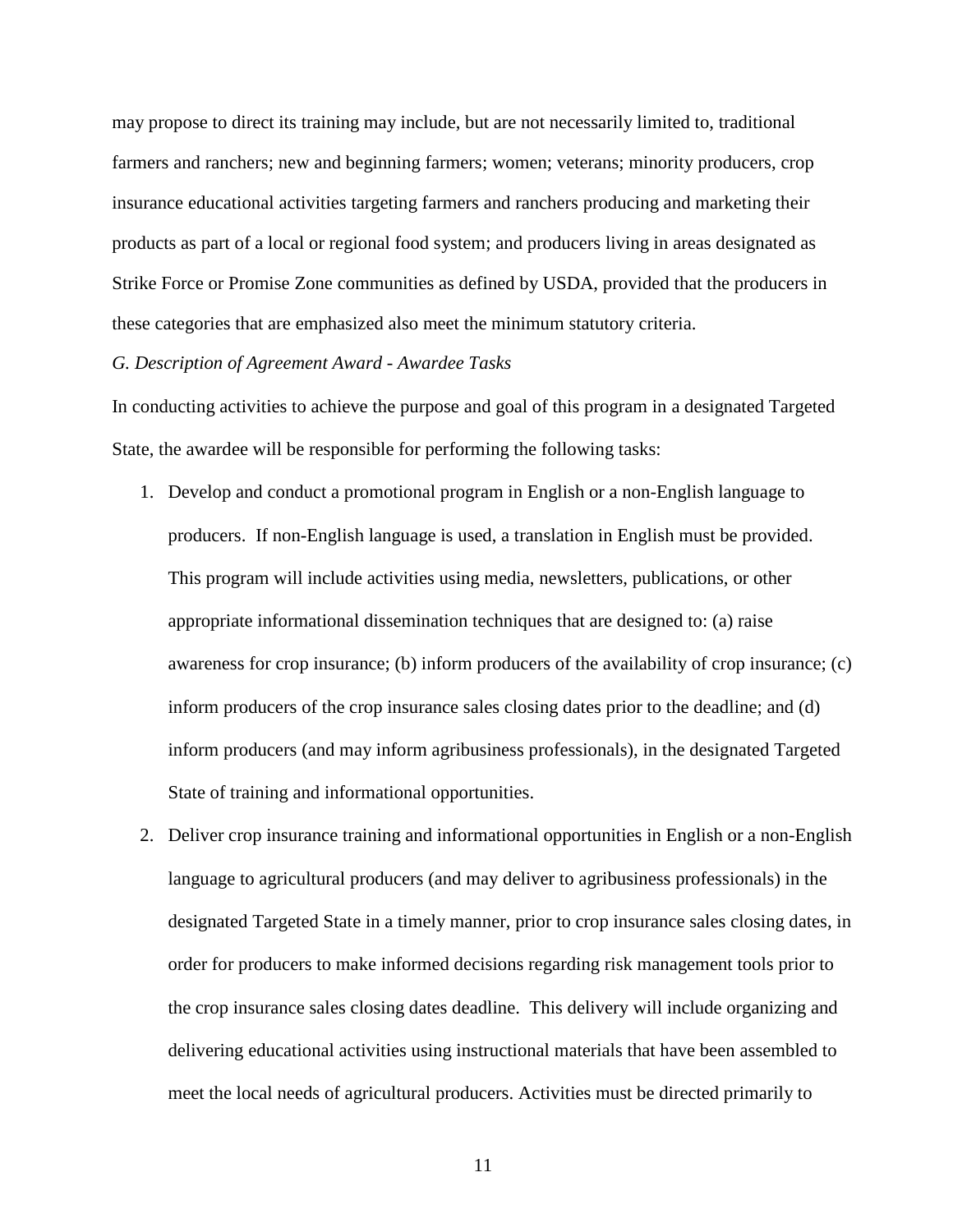agricultural producers, but may include those agribusiness professionals that frequently advise producers on crop insurance tools and decisions and will use the information gained from these trainings to advise producers.

3. Document all educational activities conducted under the cooperative agreement and the results of such activities, including criteria and indicators used to evaluate the success of the program. The awardee will also be required, if requested by RMA, to provide information to RMA-selected contractor(s) to evaluate all educational activities and advise RMA regarding the effectiveness of activities.

# *H. RMA Substantial Involvement*

RMA will be substantially involved during the performance of the funded project through RMA's three (3) Regional Offices and RMED DC Office identified earlier. Potential types of substantial involvement by these three (3) Regional Offices and RMED DC Office will include, but are not limited to, the following activities.

- 1. Collaborate with the awardee in assembling, reviewing, and approving risk management materials for producers in the designated Targeted States.
- 2. Collaborate with the awardee in reviewing and approving a promotional program for raising awareness for risk management and for informing producers of training and informational opportunities in the Targeted States.
- 3. Collaborate with the awardee on the delivery of education to producers and agribusiness professionals for the Targeted States. This collaboration will include: (a) reviewing and approving in advance all producer and agribusiness professional educational activities; (b) advising the awardee on technical issues related to crop insurance education and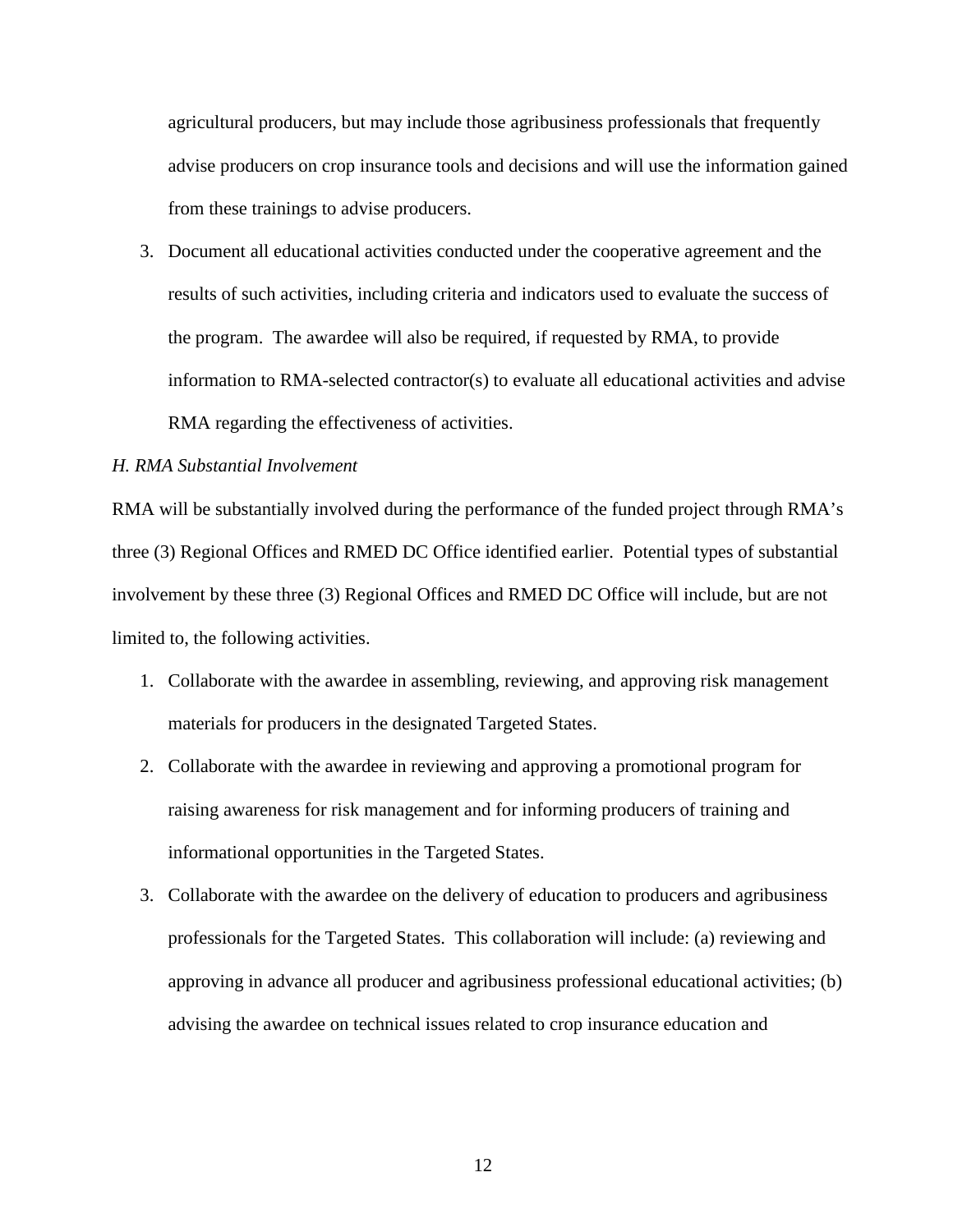information; and (c) assisting the awardee in informing producers and agribusiness professionals about educational activity plans and scheduled meetings.

4. Conduct an evaluation of the performance of the awardee in meeting the tasks of the project.

Applications that do not contain substantial involvement by RMA will be rejected.

# *I. Other Tasks*

In addition to the specific, required tasks listed above, the applicant may propose additional tasks that would contribute directly to the purpose of this program such crop insurance educational activities targeting producers engaged in local or regional food systems. For any proposed additional task, the applicant must identify the objective of the task, specific time lines for performing the tasks, and the specific responsibilities of partners. The applicant must also identify specific ways in which RMA would have substantial involvement in the proposed project task. III. Eligibility Information

#### *A. Eligible Applicants*

Eligible applicants include not-for-profit organizations, State Departments of Agriculture, State Cooperative Extension Services; Federal, State, or tribal agencies; groups representing producers, community based organizations or a coalition of community-based organization that has demonstrated experience in providing agricultural education or other agricultural-related services to producers; nongovernmental organizations; junior and four-year colleges or universities or foundations maintained by a college or university; and other entities with the capacity to lead a program of risk management education for producers in one or more Targeted States. RMA may request documents from applicants to verify eligibility requirements, proof of existence, or authority.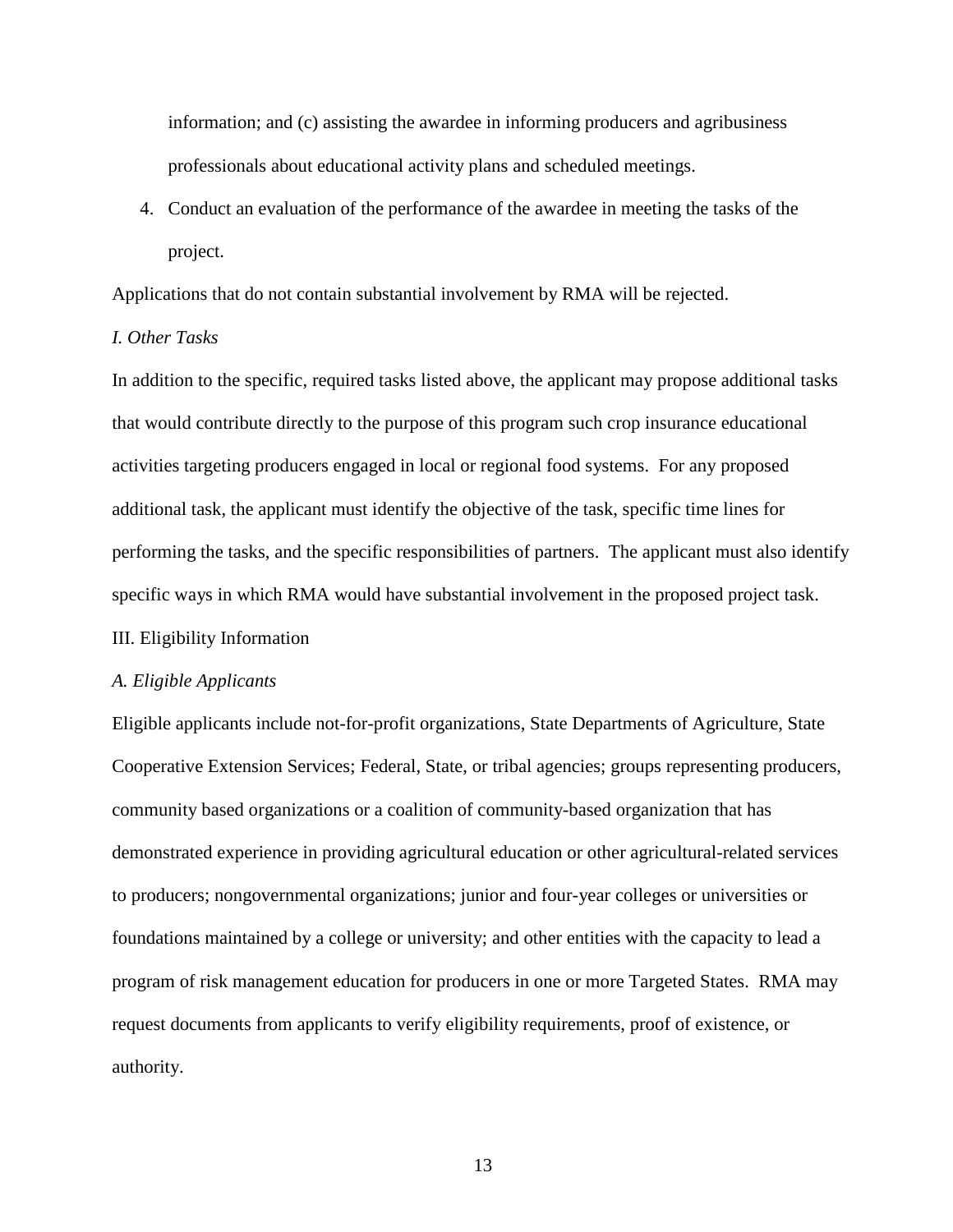1. Individuals are not eligible applicants.

2. Although an applicant may be eligible to compete for an award based on its status as the type of entity described immediately above, other factors may exclude an applicant from receiving Federal assistance under this program, which is governed by Federal law and regulations (e.g. debarment and suspension; a determination of non-performance on a prior contract, cooperative agreement, grant or cooperative partnership; a determination of a violation of applicable ethical standards). Reviewed applications in which the applicant or any of the partners are ineligible or excluded persons will be rejected in their entirety. Rejected applications will be retained during the RFA process, but will not be made an award.

3. Private organizations that are involved in the sale of Federal crop insurance, or that have financial ties to such organizations, are eligible to apply for funding under this Announcement. However, such entities and their partners, affiliates, and collaborators for this Announcement will not receive funding to conduct activities that are already required under a Standard Reinsurance Agreement or any other agreement in effect between FCIC/RMA and the entity, or between FCIC/RMA and any of the partners; affiliates, or collaborators for awards under this Announcement. In addition, such entities and their partners, affiliates, and collaborators for this Announcement will not be allowed to receive funding to conduct activities that could be perceived by producers as promoting the services or products of one company over the services or products of another company that provides the same or similar services or products. If applying for funding, such organizations must be aware of potential conflicts of interest and must describe in their application the specific actions they will take to avoid actual and perceived conflicts of interest.

4. Applicants must note funding restrictions found in Section IV, C.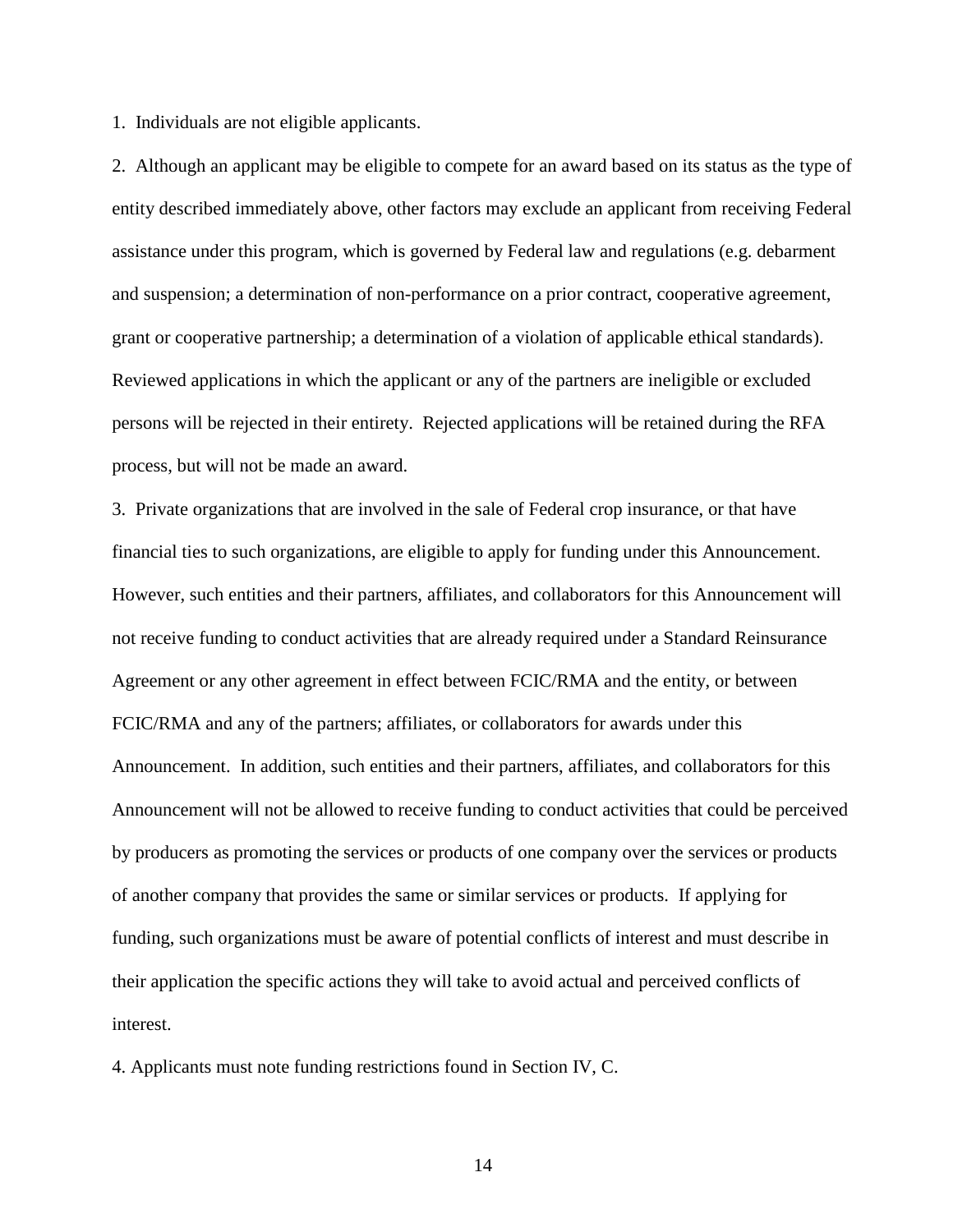## *B. Cost Sharing or Matching Funding*

This program has neither a cost sharing nor a matching requirement, therefore does not result in any points assigned to an application.

## *C. Non-financial Benefits*

To be eligible, applicants must also be able to demonstrate that they will receive a non-financial benefit as a result of a cooperative partnership agreement. Non-financial benefits must accrue to the applicant and must include more than the ability to provide employment income to the applicant or for the applicant's employees or the community. The applicant must demonstrate that performance under the cooperative partnership agreement will further the specific mission of the applicant (such as providing research or activities necessary for graduate or other students to complete their educational program). Reviewed applications that do not demonstrate a nonfinancial benefit will be rejected. Rejected applications will be retained during the RFA process, but will not be made an award.

## IV. Application and Submission Information

## *A. Electronic Application Package*

For accessibility purposes, applicants may obtain an electronic copy at

<http://www.rma.usda.gov/aboutrma/agreements/> or request the application package by fax at 202- 690-3605. Only electronic applications will be accepted and they must be submitted to [http://rvs.umn.edu/Home.aspx](mailto:rma.agriskumn.edu)

in response to this Announcement. Applicants must register for an account on the Results Verification System (RVS) website, where users will be required to create a user name, password, and enter other personal contact information. For website and technical issues, call 1-612-624- 7585 from 8:00 A.M. to 4:30 P.M. Central Time, Monday through Friday except for Federal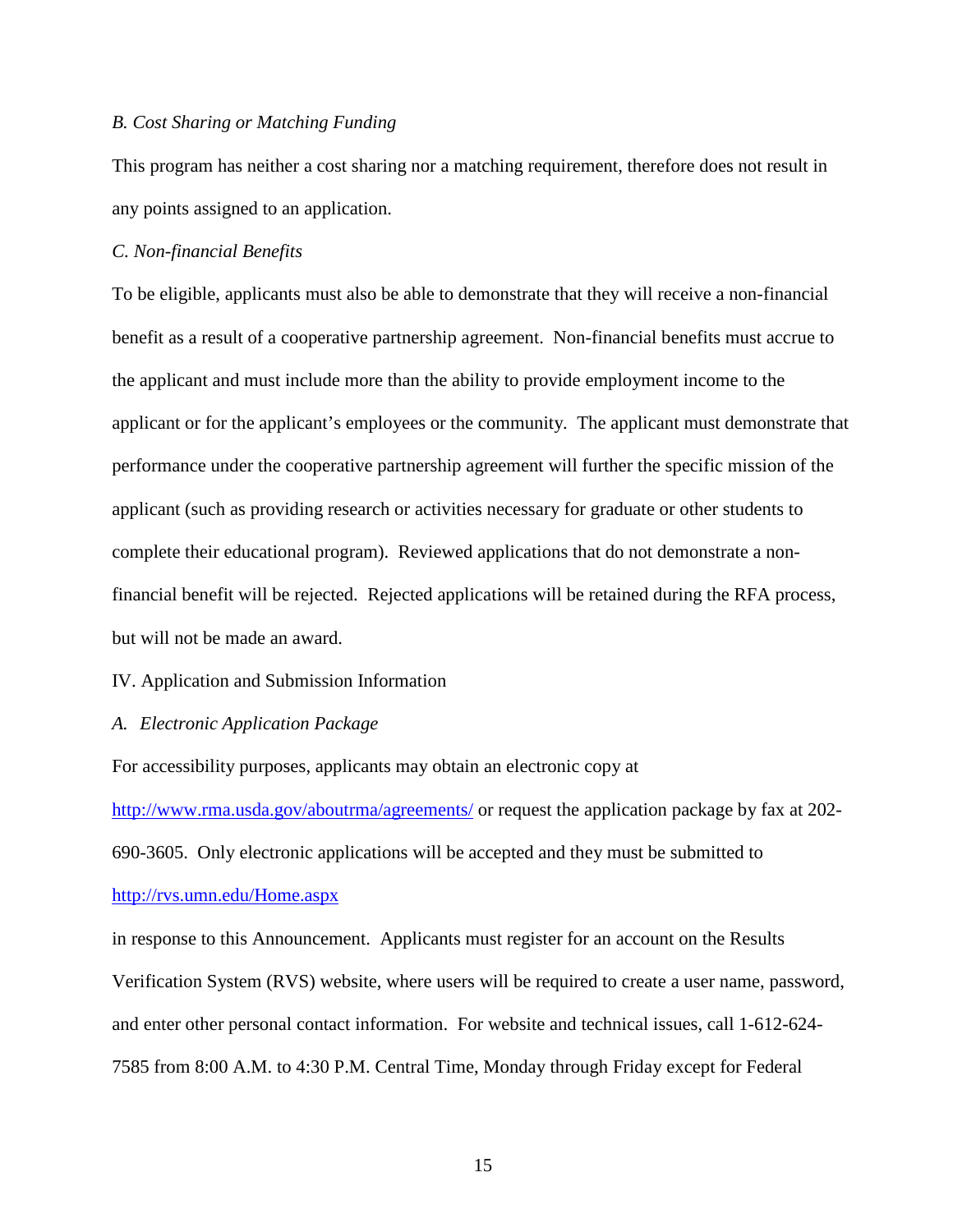holidays. Prior to preparing an application, it is recommended that the Project Director (PD) first contact an Authorized Representative (AR) or the Authorized Organizational Representative (AOR) to determine if the organization is prepared to submit electronic applications through [http://rvs.umn.edu/Home.aspx.](mailto:rma.agrisk.umn.edu) Prior to submitting applications, each applicant must have a Unique Entity Identifier (UEI) with its application and Bradstreet number and must be registered in System for Awards Management [\(www.SAM.gov\)](http://www.sam.gov/). No applicant can receive an award until the applicant has complied with all UEI and SAM requirements. If an applicant has not fully complied with all UEI and SAM requirements by the time an award may be made, RMA may determine the applicant is not qualified to receive a Federal award and use that determination as a basis for making an award to another applicant. Each application must continue to maintain an active SAM registration with current information at all times in which the applicant has its application under consideration, and if an award is made, during the entire time of the Federal award.

## *B. Content and Form of Application Submission*

The applicant is strongly encouraged to use the tutorial located at [http://rvs.umn.edu/Home.aspx.](http://www.rma.agrisk.umn.edu/) After completing the tutorial, the final application must be submitted to the same site: [http://rvs.umn.edu/Home.aspx.](http://www.rma.agrisk.umn.edu/) All applications must be received in RVS by the deadline, August 14, 2015 at 11:59 p.m. EDT, 45 calendar days from date of publication in Grants.gov. If a due date falls on a Saturday, Sunday, or Federal holiday, the deadline will be the next business day. Once submitted, applications will be date and time stamped by the RVS as evidence of submission. **Hard copy of the application will not be accepted.** The system will prompt the applicant for the following items:

**1. Project Information**. Information must include the Project Name, RMA Regional Office, State/Area, Project Director's Name and Contact Information; a second, or alternative Project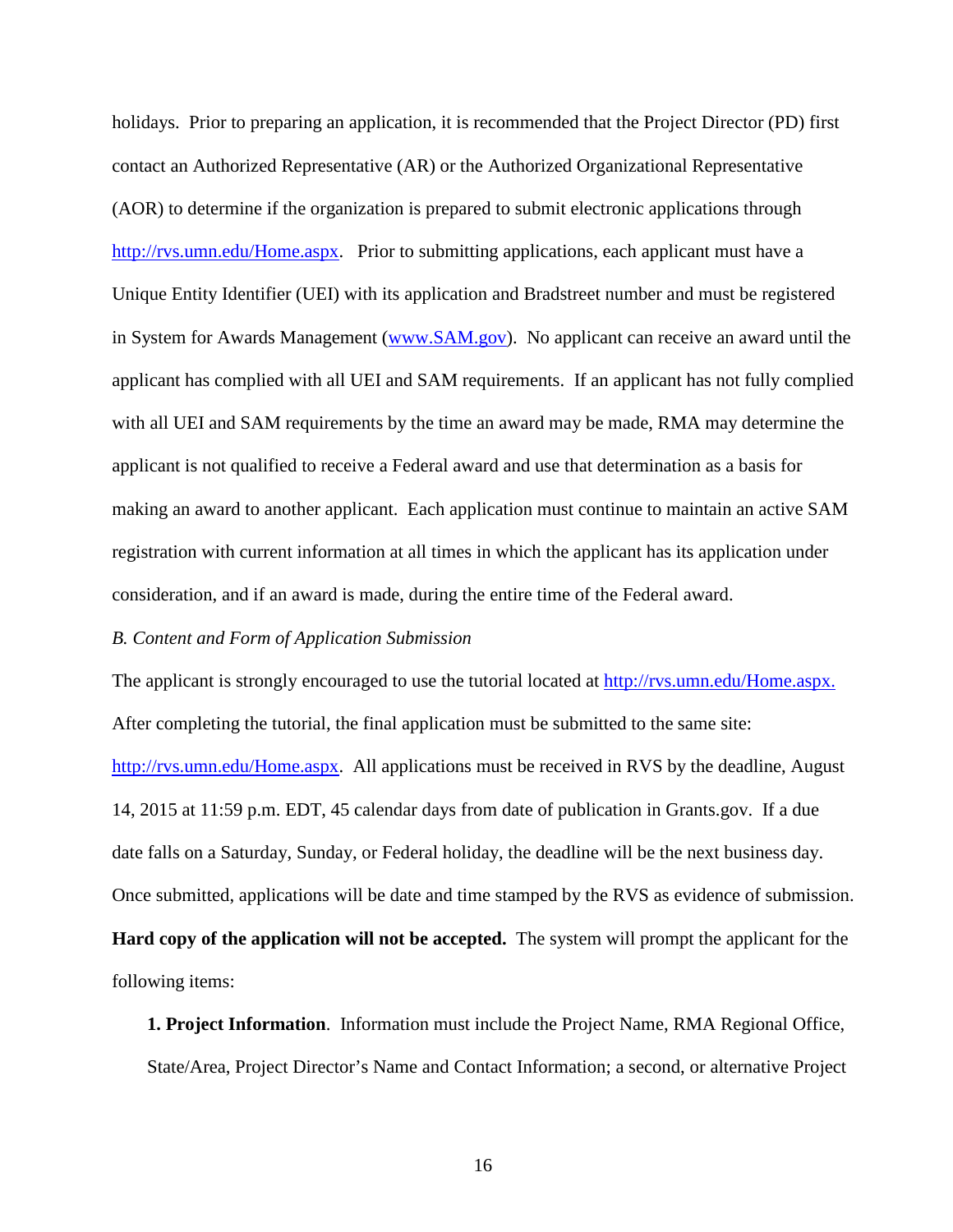Director's Name and Contact Information, and a Financial Representative or Grants Office Official and Contact Information. A second Point of Contact Name and Contact Information may be added at the discretion of the applicant.

**2. Executive Summary of the Project (limit 200 words)**. This is a summary of the project and includes the project's goal and objectives, location of work, audience to be reached, and expected impacts and results of the work completed.

**3. Proposed Results**. Applicants must clearly identify the specific actions producers will take as a result of the education activities.

**4. Audience Emphasis.** Applicant may select one or more audiences that the project will intentionally reach.

**5. Statement of Work (SOW).** The SOW is in a table format and must clearly identify each task associated with the work, the objective of each task specific time lines for performing the each task, and the responsible party for completing the activities listed under each task including the specific responsibilities of applicant, the applicant's partner(s), and RMA's substantial involvement. Tasks that directly involve producer participants, such as workshops, must estimate the number of participants to be reached. The SOW must be very clear on who does what, where, and when, as well as, the objective for each task.

**6. Proposal Narrative (limit of 600 words).** The proposal narrative is a description of work to be done, why the work is important, who will benefit from the work and any additional explanation of the expected results entered under Proposed Results that you want to communicate. The narrative should (a) discuss specific crop insurance education and risk management training to be developed for use with producers; (b) identify the location and number of meetings that will be held; (c) reasonably estimate the total number of producers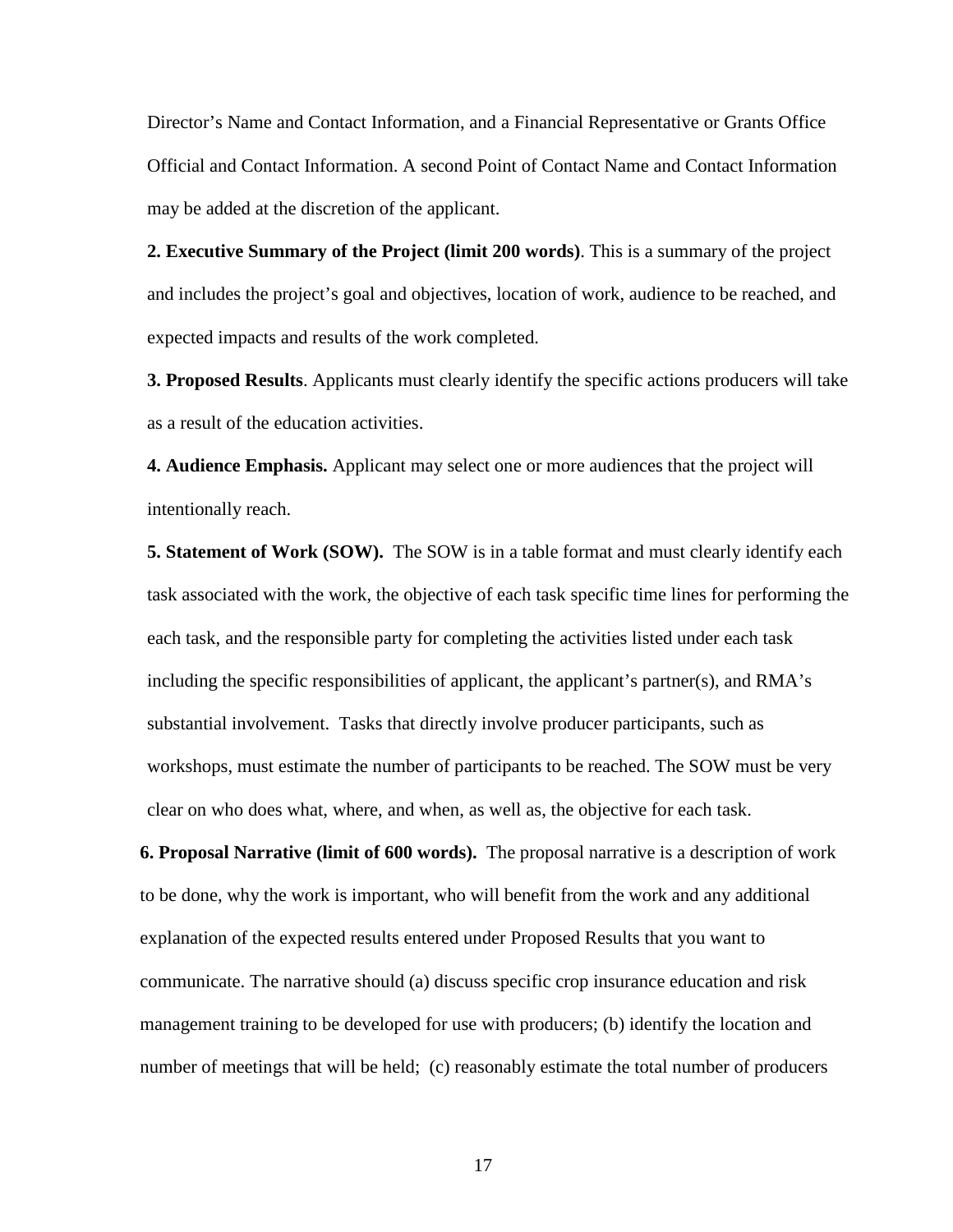for each session or meeting identified in the Statement of Work that will be reached through (i) direct face-to face educational activities with an explanation of how the number was determined and (ii) through other means such as direct mailings, website, etc. with an explanation of how the number was determined; (d) provide an estimate of the number of training hours that will be conducted with an explanation of how the number was determined; (e) provide an estimated cost per producer with an explanation of how the cost was determined, and (f) discuss the methods and resulting measures used to evaluate the results of the education and training delivered to producers

**7. Team and Partners.** There are three subsections under Team and Partners. (1) Key Personnel: This section must list designated key personnel employed directly by the applicant, any partner(s) of the applicant, or consultant(s) of the applicant or applicant's partner who will have significant involvement on this project. Each person identified must be described by title, role, and responsibilities including what skills, knowledge, and experience that they will provide that is not already present in the applicant's organization, as well as why that skill, knowledge, or experience is important and what will be the cost and benefit of their involvement. Specific tasks in the SOW designated to them must agree with this section of the application or the application will be rejected. (2) Organizational Capacity: The organizational capacity of the applicant must be described to assure RMA that designated key personnel, contracted employees, partners or consultants working on the project have the skills, knowledge, and experience to do the work described in the SOW and have the necessary resources to add other team members as necessary to complete the work. (3) Partnering Plan: To submit a successful Partnering Plan, all partners of the applicant working on the project must submit a Letter of Commitment which clearly states that the named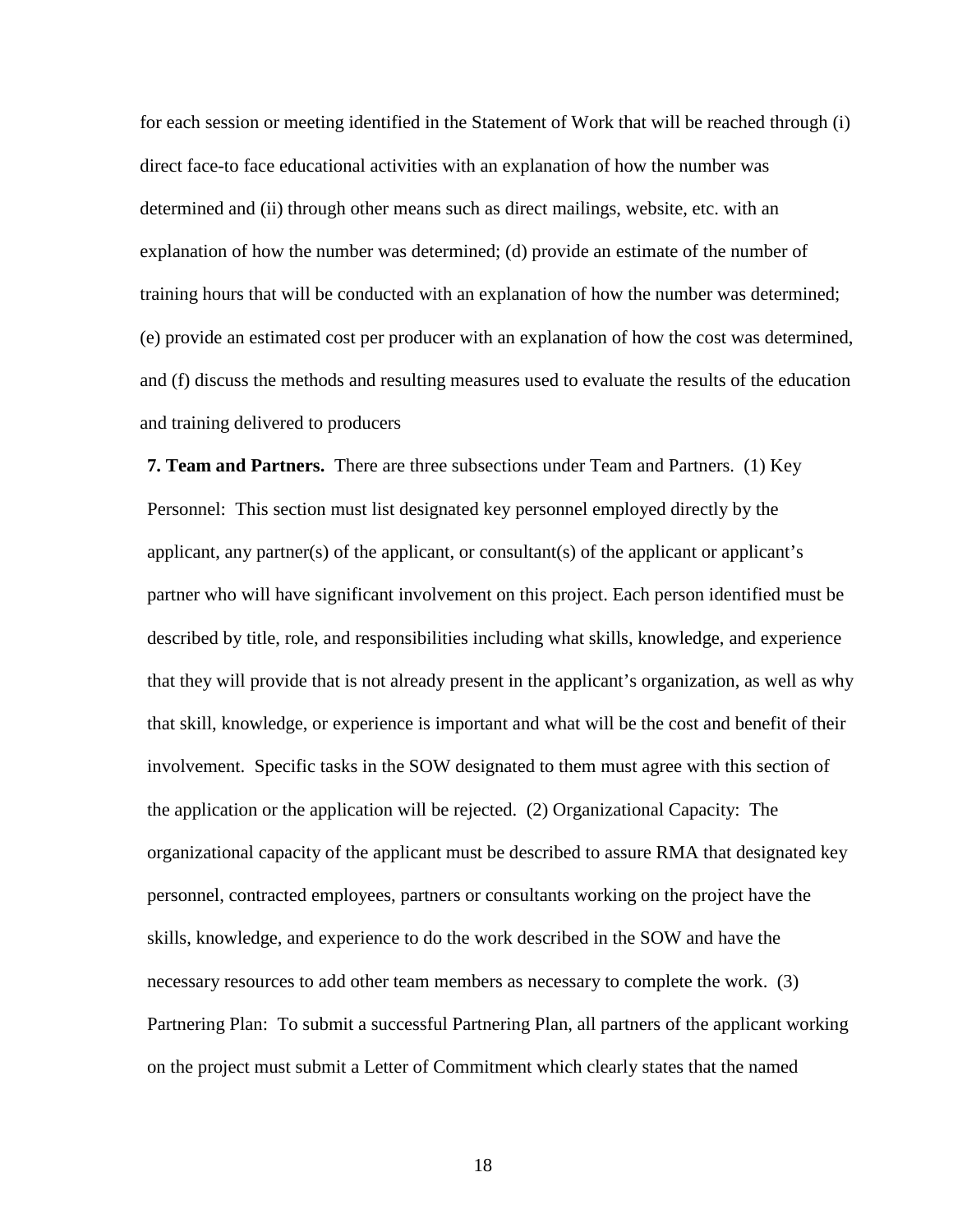partner will work with the applicant on the project, if awarded, as well as the role and responsibilities assigned.

**8. Budget Narrative** must show the total cost for the project. The budget narrative must also include the cost per producer. The budget must describe how category costs listed on the SF 424-A are derived. The budget narrative must provide enough detail for reviewers to easily understand how costs were determined and how they relate to the tasks listed in the SOW. There must be a relationship between work planned and performed to the costs incurred.

**9. RMA Substantial Involvement.** This section must describe RMA assistance as defined under RMA Substantial Involvement in Section II, G.

**10. Non-Financial Benefits.** This section must describe the Non-Financial Benefits from the proposed project as defined in Section III, C.

**11. Required Documents** (to be downloaded from the system, completed and uploaded prior to submission of the application).

• A completed OMB Standard Form 424, "Application for Federal Assistance."

• A completed OMB Standard Form 424-A, "Budget Information – for Non-Construction Programs." Federal funding requested (the total of direct and indirect costs) must not to exceed the maximum funding amount established for each of the Targeted States in Section II, B.

• A completed OMB Standard Form 424-B, "Assurances, for Non-Constructive Programs."

- A completed and signed OMB Standard Form LLL, Disclosure of Lobbying Activities.
- A completed and signed AD-1049, Certification Regarding Drug-Free Workplace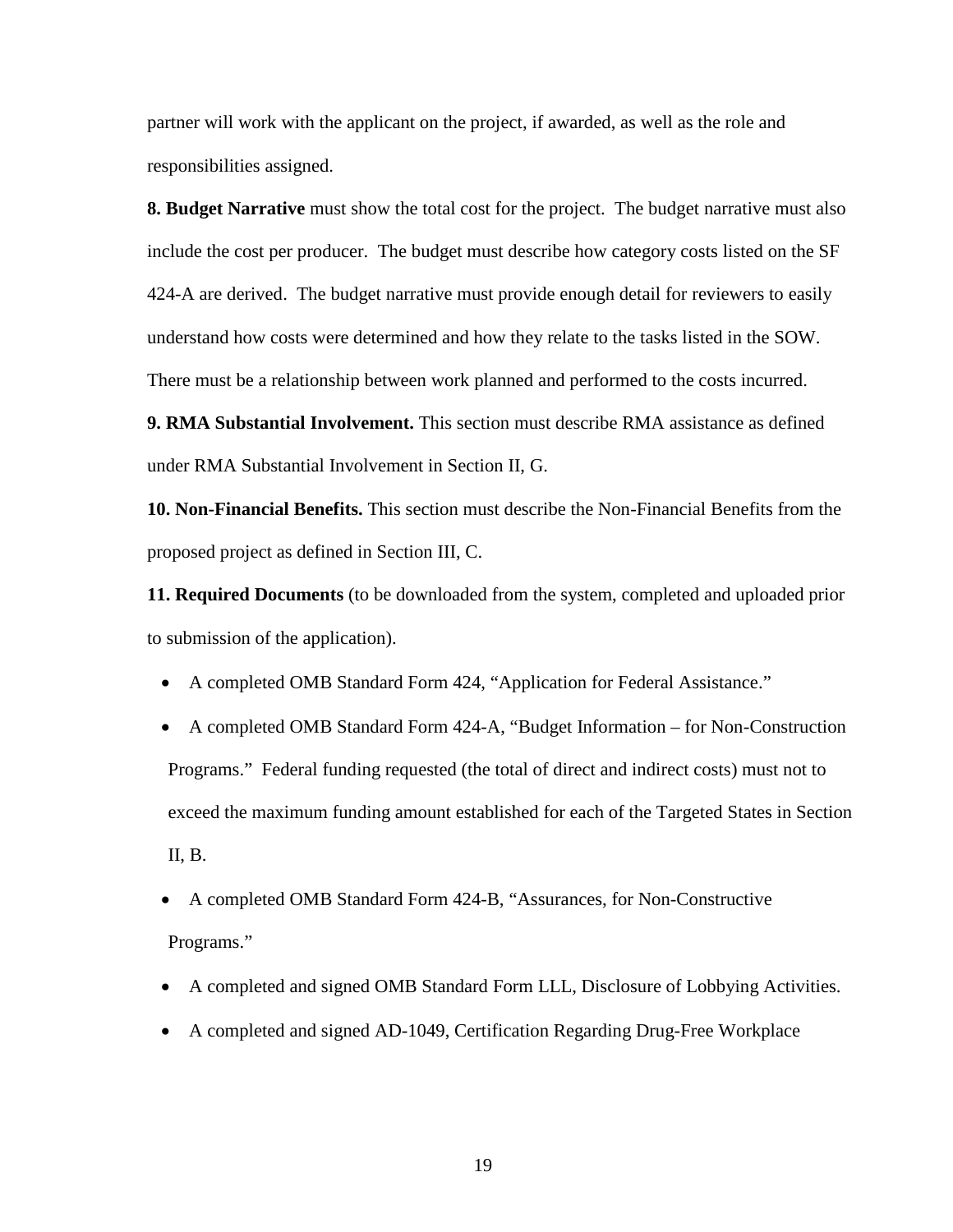• Current and Pending Report. This form contains a document called the Current and Pending Report. On the Current and Pending Report you must state for this fiscal year if this application is a duplicate application or overlaps substantially with another application already submitted to or funded by another USDA Agency, including RMA, or other private organization. The percentage of each person's time associated with the work to be done under this project must be identified in the application. The total percentage of time for both "Current" and "Pending" projects must not exceed 100% of each person's time. Applicants must list all current public or private employment arrangements or financial support associated with the project or any of the personnel that are part of the project, regardless of whether such arrangements or funding constitute part of the project under this Announcement (supporting agency, amount of award, effective date, expiration date, expiration date of award, etc.). If the applicant has no projects to list, " $N/A$ " should be shown on the form. An application submitted under this RFA that duplicates or overlaps substantially with any application already reviewed and funded (or to be funded) by any other organization or agency, including but not limited to other RMA, USDA, and Federal government programs, will not be funded under this program. RMA reserves the right to reject your application based on the review of this information.

• Letters of Commitment**.** A Letter of Commitment is required from each partner or consultant partner of the applicant who will do the specific task as identified in the SOW. The Letters must (1) be dated within 45 days of the submission and (2) list the specific tasks to be done.

**Applications that do not include the items listed above will be considered incomplete, will not receive further consideration, and will be rejected.**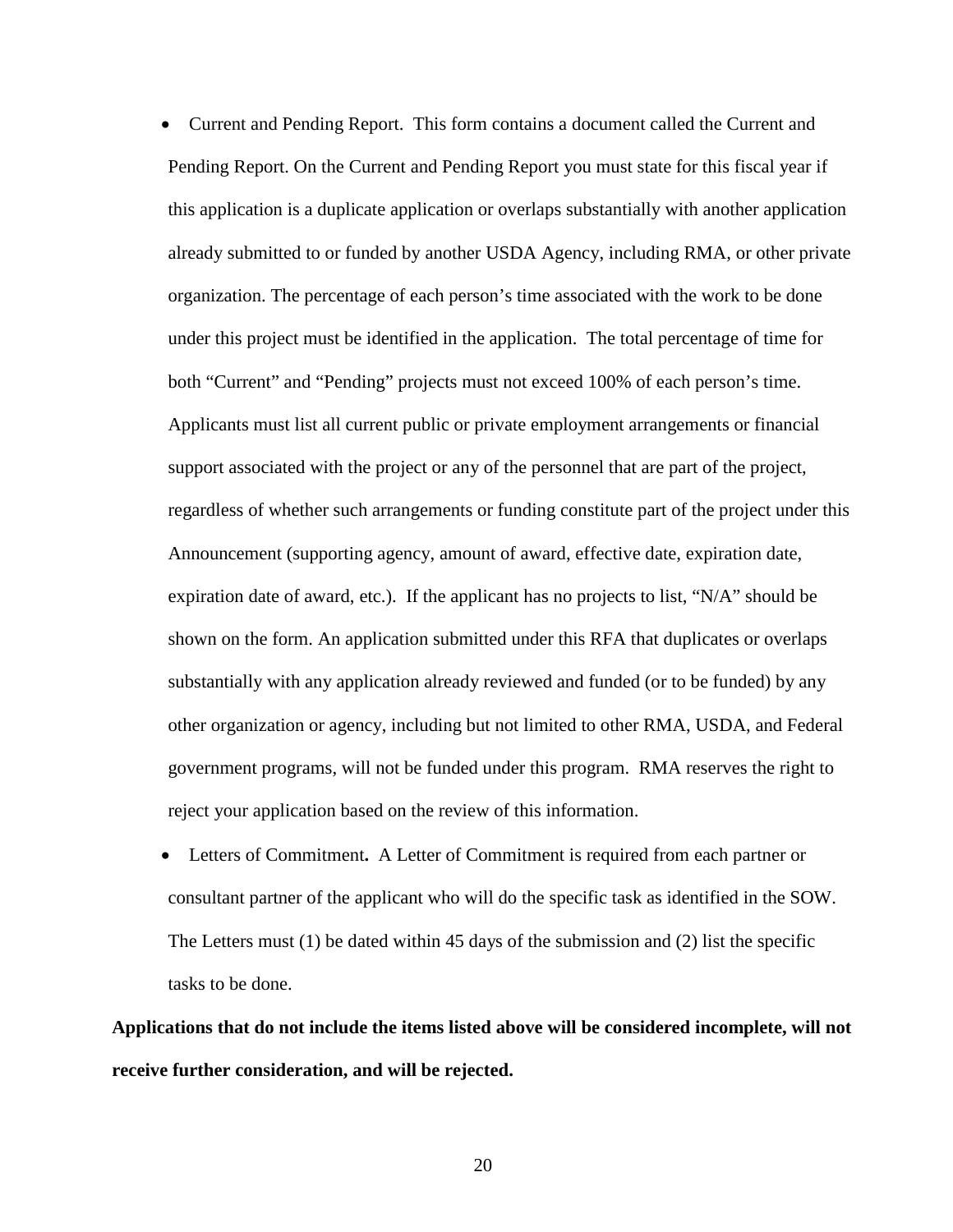## *C. Funding Restrictions*

RMA cooperative partnership agreement funds may not be used to:

a. plan, repair, rehabilitate, acquire, or construct a building or facility including a processing facility;

b. purchase, rent, or install fixed equipment;

c. purchase portable equipment or supplies(such as laptops, I-pads, cell phones, projectors or similar items. Rental or lease fees are payable from RMA funds for such items in lieu of purchase.)

d. repair or maintain privately owned vehicles;

e. pay for the preparation of the cooperative agreement application;

f. fund political activities;

g. purchase alcohol, food, beverage, give-away promotional items, or entertainment;

h. lend money to support farming or agricultural business operation or expansion;

i. pay costs incurred prior to receiving a cooperative agreement;

j. provide producer scholarships to meetings, seminars, or similar events;

k. pay entrance fees, conference registration fees, or other expenses to conferences or similar activities for any person **not** on the agenda or **not** working at an event booth promoting RMA programs or the RMA funded project. These expenses will not be paid for the awardee's Board of Directors, family members or similar entities. These fees will not be paid for the awardee to attend personal development training in order to train producers;

l. pay costs associated 501(c) applications; and

m. fund any activities prohibited in 2 CFR Parts 200 and 400, as applicable.

*D*. *Limitation on Use of Project Funds for Salaries and Benefits*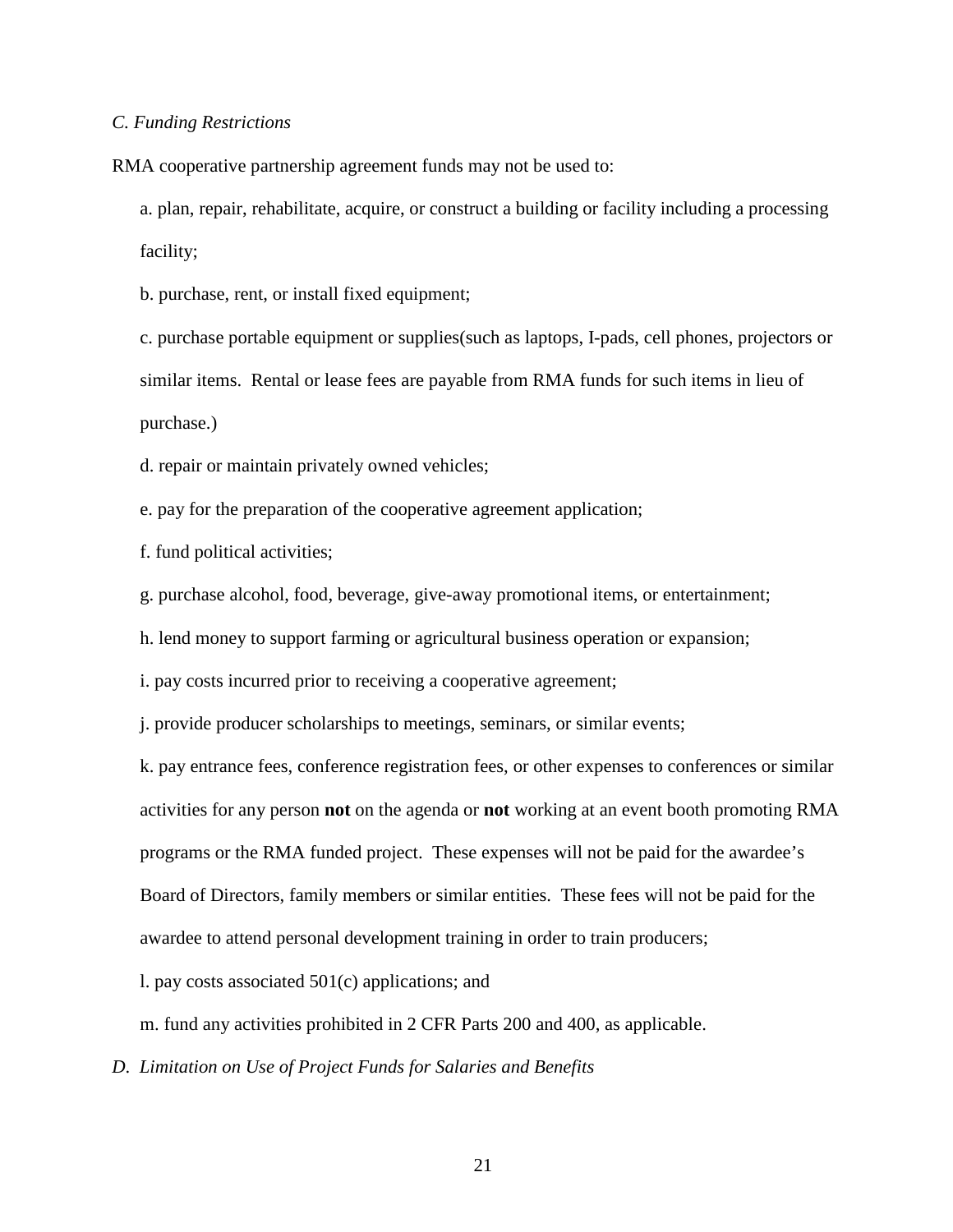Total costs for salary and benefits allowed for projects under this Announcement will be limited to not more than 70 percent reimbursement of the funds awarded under the cooperative partnership agreement. The reasonableness of the total costs for salary and benefits allowed for projects under this Announcement will be reviewed and considered by RMA as part of the application review process. Applications for which RMA does not consider the salary and benefits reasonable for the proposed application will be rejected, or will only be offered a cooperative agreement upon the condition of changing the salary and benefits structure to one deemed appropriate by RMA for that application. The goal of the Targeted States Program is to maximize the use of the limited funding available for crop insurance education to producers in Targeted States.

# *E. Indirect Cost Rates*

- a. Indirect costs allowed for projects submitted under this announcement will be limited to ten (10) percent of the total direct cost of the cooperative agreement. Therefore, when preparing budgets, applicants should limit their requests for recovery of indirect costs to the lesser of their institution's official negotiated indirect cost rate or 10 percent of the total direct costs.
- b. RMA reserves the right to negotiate final budgets with successful applicants.

#### *F. Other Submission Requirements*

Applicants are entirely responsible for ensuring that RMA receives a complete application package by the closing date and time at the following website: [http://rvs.umn.edu/Home.aspx.](http://rvs.umn.edu/Home.aspx) **RMA strongly encourages applicants to submit applications well before the deadline.** Application packages submitted after the deadline will be rejected with no exceptions granted, therefore will not be considered until the next RFA period.

V. Application Review Information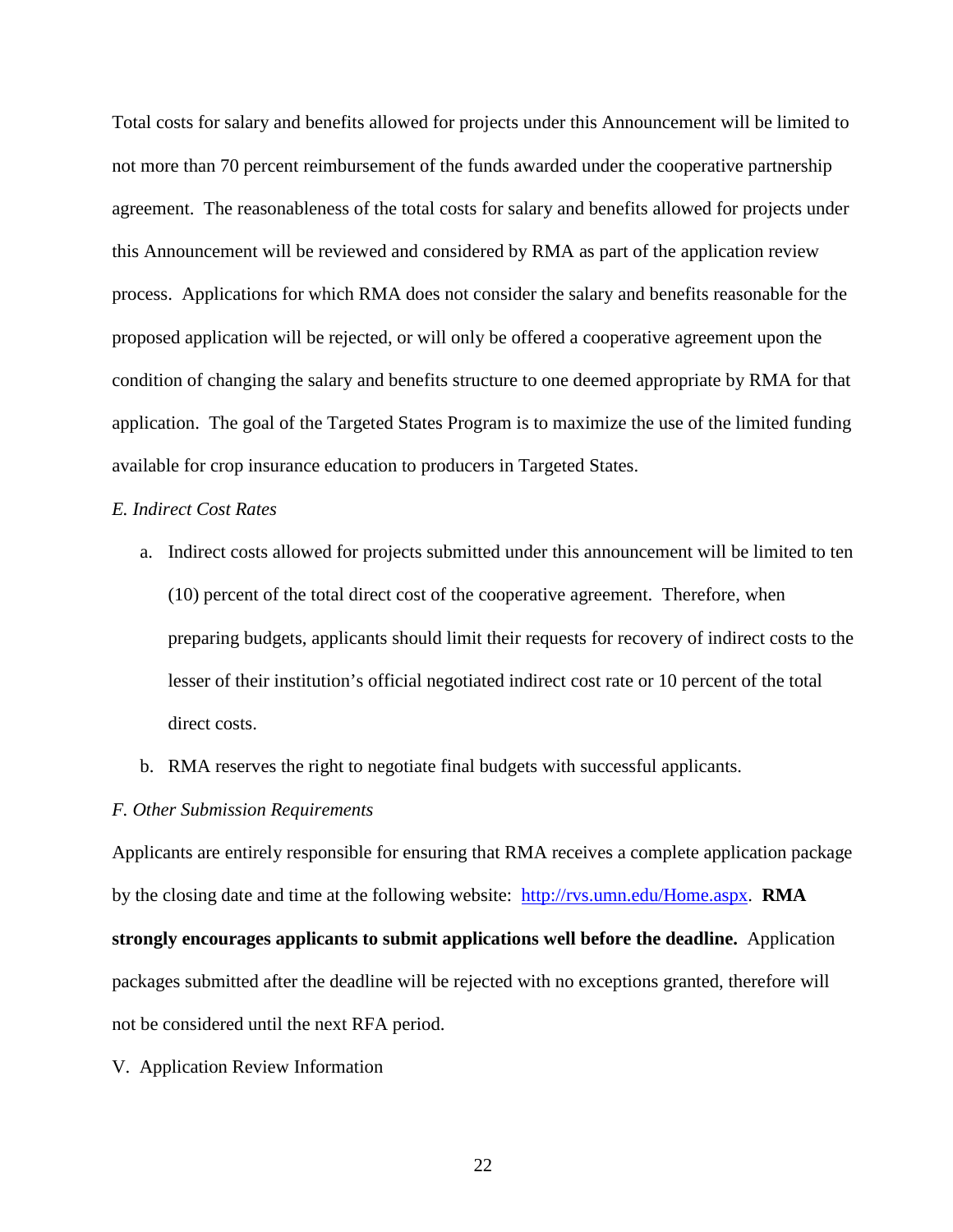## *A. Criteria*

Applications submitted under the Targeted States Program will be evaluated within each RMA Region according to the following criteria:

## **Project Results – Maximum 40 points available**

Each application must demonstrate that the project benefits and results to producers warrant the funding requested. Applications will be scored according to the extent they can: (a) identify the specific actions producers will likely be able to take as a result of the educational activities described by the applicant in the Proposed Results; (b) identify the specific measures for evaluating results, including but limited to, a change in producer behavior that results in (i) understanding crop insurance program and other risk management tools presented, (ii) evaluating what risk management options works best for his/her operation, and (iii) developing and implementing a specific course of action (e.g., participation in crop insurance programs or creating a risk management plan or other risk management actions) listed by the applicant in the Proposal Narrative; and (c) compare work described in the Proposal Narrative and the Statement of Work (e.g., work to be done) against the Budget Narrative information (e.g. cost of work to be done) to the Proposed Results (e.g., benefits to the producers. Higher consideration will be given to applications that demonstrate a clear description of the crop insurance education and risk management training to be delivered, alignment with priorities listed in Section I, C, expected actions producers will accomplish, well-designed methods for measuring the project's results, and the best use of funds for the number of producers reached at the cost per producer.

# **Statement of Work (SOW) – Maximum 10 points available**

Each application must include a clear and specific Statement of Work for the project as part of the Proposal Narrative. For each of the tasks contained in the Description of Agreement Award (see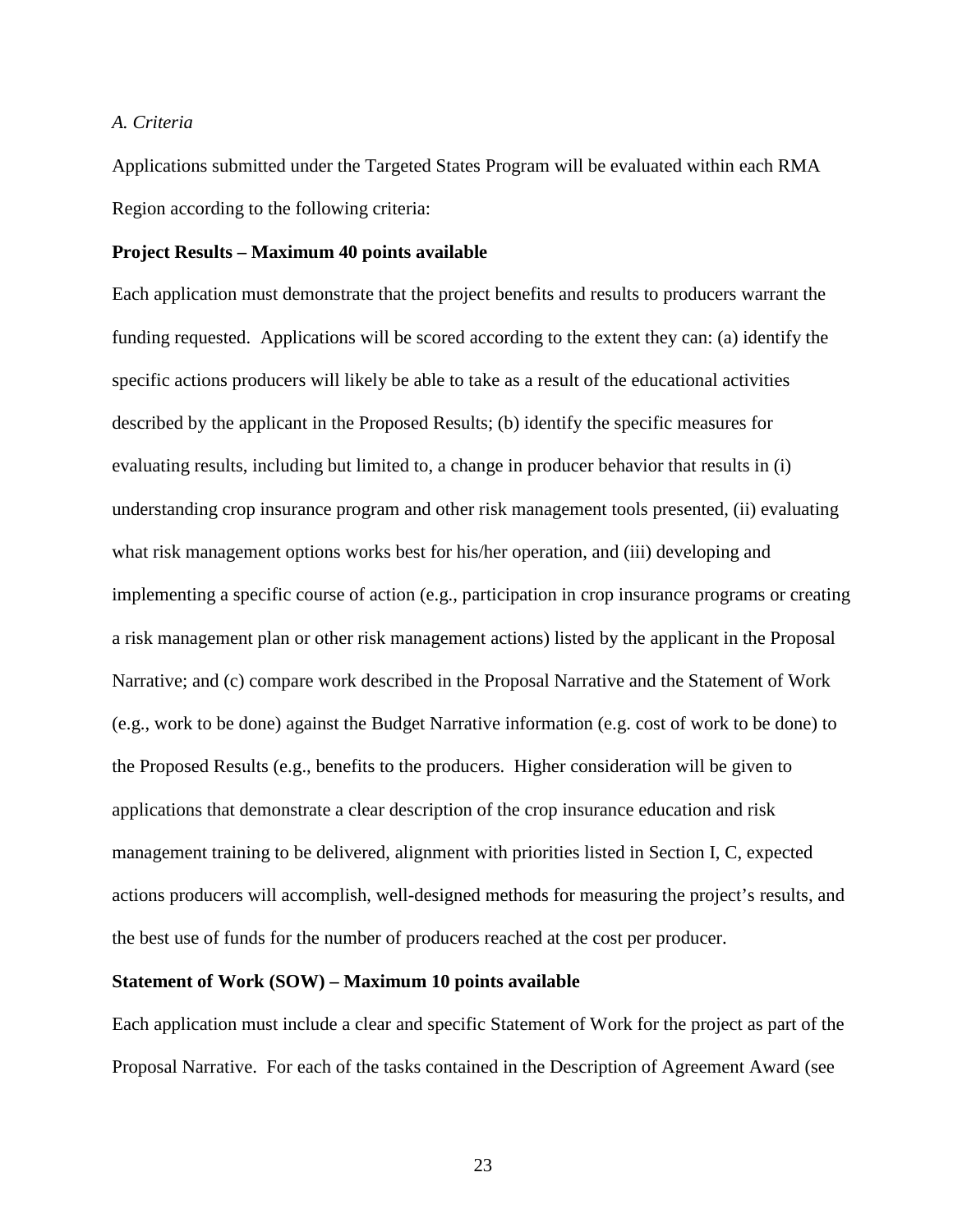Section II, Award Information), the application must identify and describe specific tasks, responsible entities including partners, expected completion dates and deliverables that will further the purpose of this program. RMA substantial involvement must be included. Higher consideration will be given to the Statement of Work that demonstrates specific, measurable results and definite deadlines for the completion of tasks.

## **Partnering – Maximum 10 points available**

Each application must list all partners working on the project, their titles, and how they will contribute to the deliverables listed in the application. The application must describe how each partner will aid in carrying out the project goal and purpose stated in this announcement and must include Letters of Commitment dated no more than 45 days prior to submission of the relevant application stating that the partner has agreed to do this work. Applications will receive higher scores to the extent that the application demonstrates: (a) that partnership commitments are in place for the express purpose of delivering the program in this announcement; (b) that a broad group of producers will be reached within the State; (c) that partners are contributing to the project and involved in recruiting producers to attend the training; (d) that a substantial effort has been made to partner with organizations that can meet the needs of producers in the designated State; and (e) statements from each partner regarding the number of producers that partner is committed to recruit for the project that would support the estimates specified under the Project Impacts criterion. No points will be given if a partner is listed but there is no corresponding Letter of Commitment from the partner who is listed in the application.

#### **Key Personnel and Organizational Capacity – Maximum 30 points available**

Each application must demonstrate an ability to implement sound and effective project management practices. Higher scores in this category will be awarded to applications that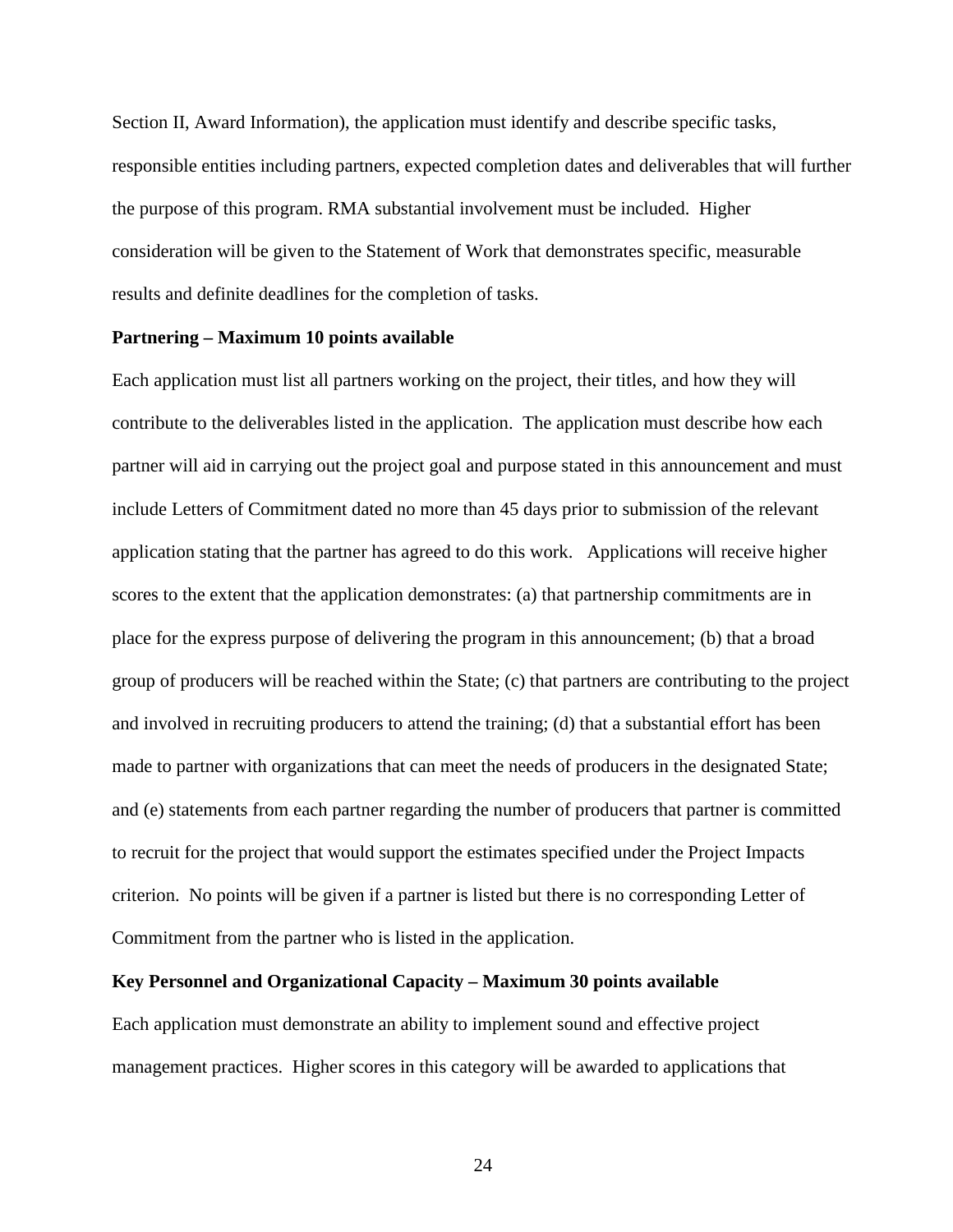demonstrate organizational skills, leadership, and experience in delivering services or programs that assist agricultural producers in the designated State. Each application must demonstrate that the Project Director has the capability to accomplish the project goal and purpose stated in this announcement by (a) having a previous or existing working relationship with the agricultural community in the designated State of the application, including being able to recruit approximately the number of producers to be reached in the application and/or (b) having established the capacity to partner with and gain the support of producer organizations, agribusiness professionals, and agribusiness leaders locally to aid in carrying out a program of education and information, including being able to recruit approximately the number of producers to be reached in this application. Applications must designate an alternate individual to assume responsibility as Project Director in the event the original Project Director is unable to finish the project. Applications that will employ, or have access to, personnel who have experience in directing local educational programs that benefit agricultural producers in the respective State will receive higher rankings in this category.

### **Budget Appropriateness and Efficiency – Maximum 10 points available**

Applications must provide a (1) total cost of the project; (2) cost per producer and (3) a detailed budget narrative that clearly explains and justifies costs associated with the project's tasks listed in the Statement of Work. Applications must provide detailed costs by tasks listed in the Statement of Work. Applications will receive higher scores in this category to the extent that they can demonstrate a fair and reasonable use of funds appropriate for the project and a budget that contains the estimated cost of reaching each individual producer.

*B. Review and Selection Process*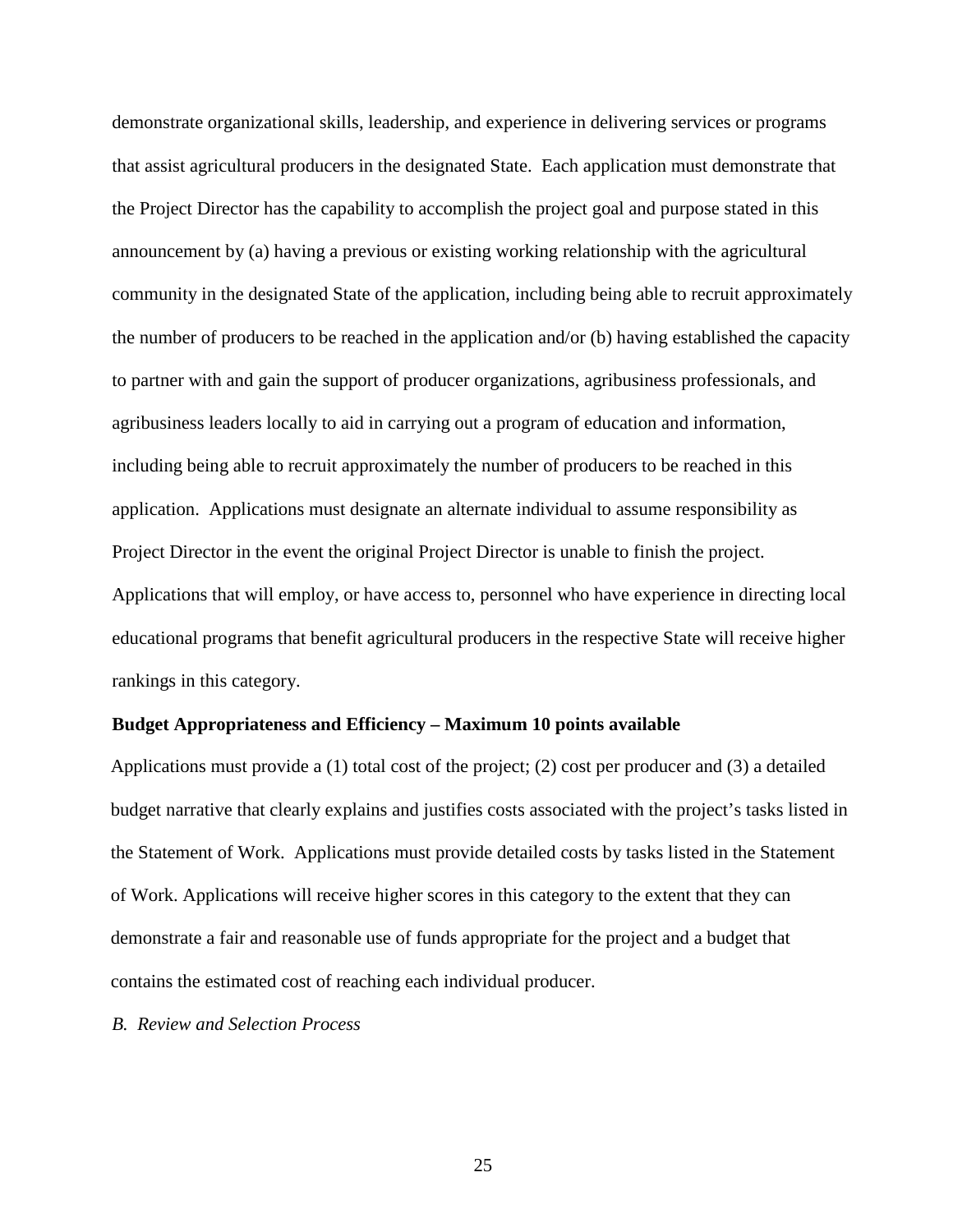RMA does not permit applicants to nominate reviewers or propose exclusion of reviewers in the program review and selection process. Applications will be evaluated using a two-part process. First, each application will be screened by USDA and RMA personnel to ensure that it meets the requirements in this announcement. Applications that do not meet the minimum requirements of this announcement or are incomplete will not advance to the second portion of the review process. Applications that meet announcement requirements will be grouped together for comparison by the Targeted State for which the application proposes to conduct the project and will be presented to a review panel for consideration in such groups. Thus, applications will only be compared against other applications for the same Targeted State.

Second, the review panel will meet in person or via live meeting teleconference to consider and discuss the merits of each application. The panel will consist of at least three independent reviewers. Reviewers will be drawn from USDA, other Federal agencies, and/or public and private organizations, as needed. After considering the merits of all applications within a Targeted State, panel members will score each application according to the criteria and point values described above. The panel will then rank each application against others within the Targeted State according to the scores received.

The review panel will report the results of the evaluation to the Manager of FCIC. The panel's report will include the applicants recommended to receive awards for each Targeted State. **An application receiving a total score less than 60 will not receive funding.** 

An organization, or group of organizations in partnership, may apply for funding under other FCIC or RMA programs, in addition to the program described in this announcement. However, if the Manager of FCIC determines that an application recommended for funding under this Announcement is substantially similar to or duplicative of a project that has been funded or has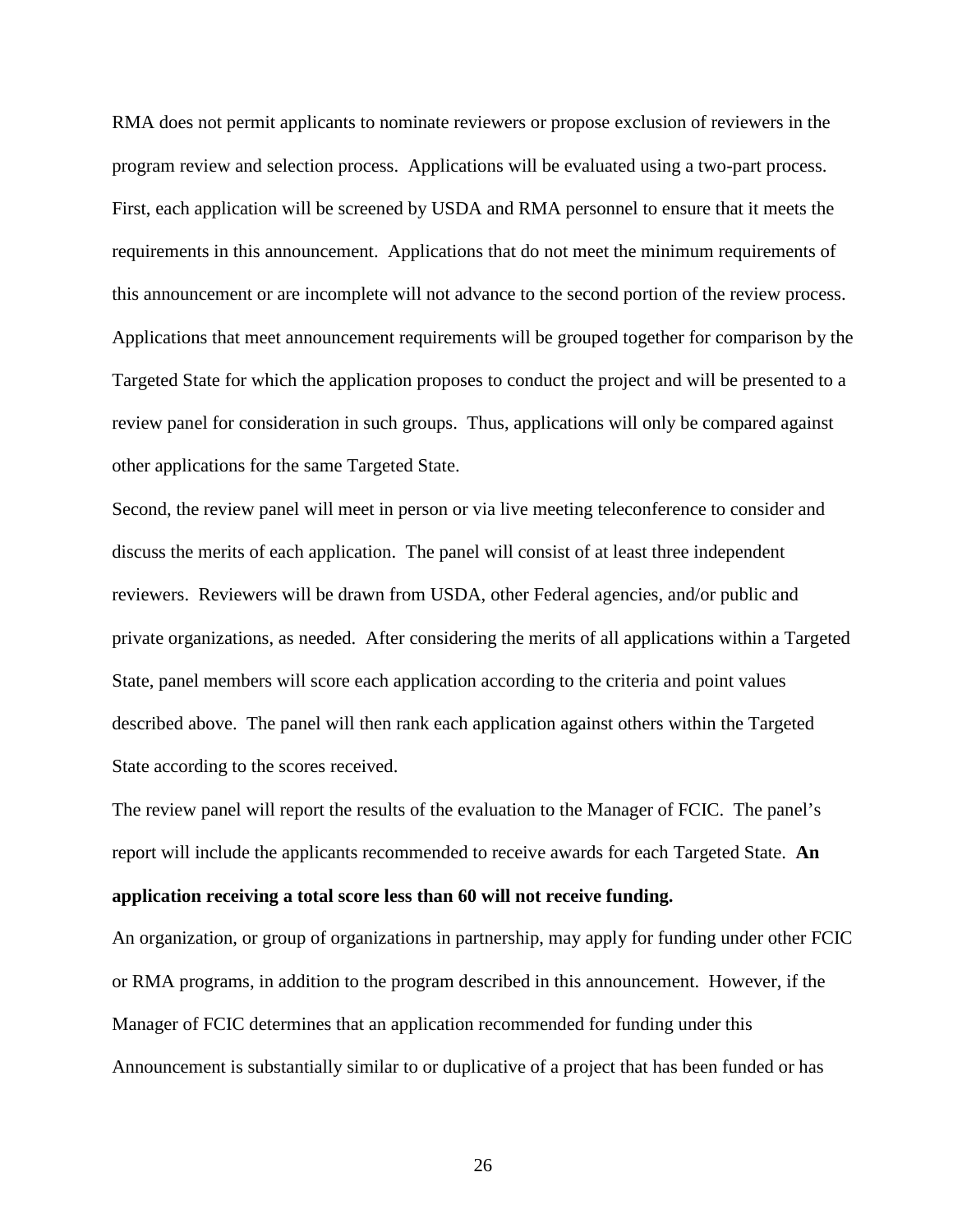been recommended to be funded under this or another RMA or FCIC program, then the Manager may elect to not fund that application under this program in whole or in part, depending upon the extent of the similarity or duplicity of applications. The Manager of FCIC will make the final determination on those applications that will be awarded funding.

VI. Award Administration Information

## *A. Award Notices*

The award document will provide pertinent instructions and information including, at a minimum, the following:

(1) Legal name and address, as it corresponds with its Unique Entity Identifier, of performing organization or institution to which the FCIC Manager has issued an award under the terms of this Request for Applications;

(2) Unique Entity Identifier;

(3) Title and description of project;

(4) Name(s) and employing institution(s) of Project Directors chosen to direct and control approved activities;

(5) Identifying Unique Federal Award Identification Number (FAIN) assigned by RMA;

(6) Project period, specifying the amount of time RMA intends to support the project without requiring recompeting for funds;

(7) Amount of Federal funds obligated, total amount of Federal funds obligated, and total amount of federal award by RMA, as approved by the Manager of FCIC for the project period;

(8) Legal authority(ies) under which the award is issued;

(9) Appropriate Catalog of Federal Domestic Assistance (CFDA) number and program name (i.e. Targeted States);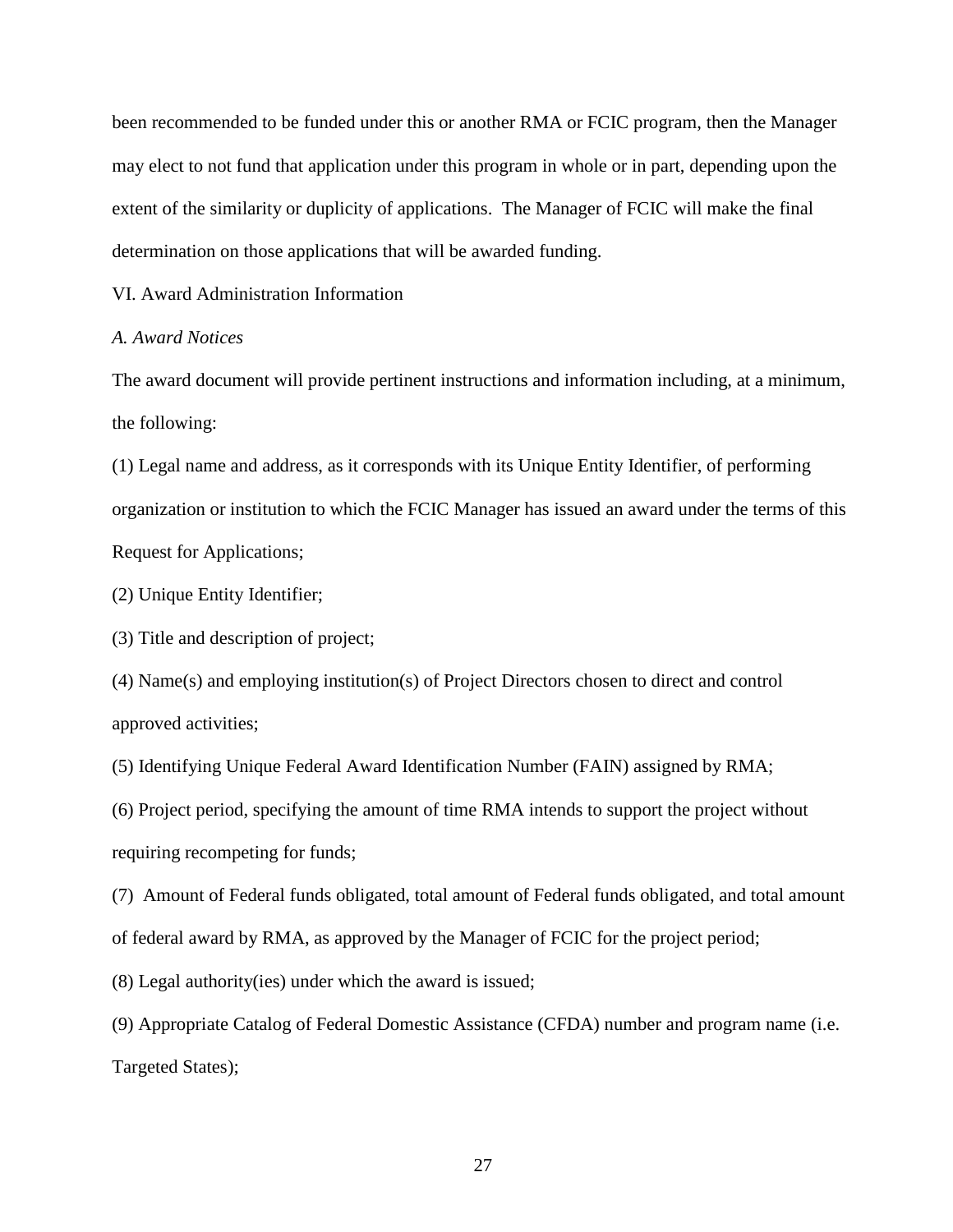(10) Applicable RMA award terms and conditions;

(11) Approved budget plan for categorizing allowable project funds to accomplish the stated purpose of the award; and

(12) Indirect cost rate;

(13) Federal awarding agency, awarding official contact information, and date the authorized agency official signs the award document;

(14) Total approved cost-sharing or matching, when applicable;

(15) Performance goals, including though not necessarily limited to timing and scope of intended outcomes aligned with Agency goals and objectives;

(16) RFA awards are not research  $\&$  development (R $&$ D) awards;

(17) SAM and UEI requirements as found in Attachment A;

(18) Subaward and executive compensation requirements as found in Attachment B;

(19) Trafficking in persons requirements from 2 C.F.R. 175.15(b);

(20) Drug-free workplace requirement from 2 C.F.R part 421, which adopts the Government-wide

implementation at 2 C.F.R. part 182 of the Drug-Free Workplace Act 1988, Sections 5152-5158;

(21) Applicable administrative requirements, national policy requirements, and any other general

award terms and conditions, including though not limited to RMA-specific terms and conditions at

[http://www.rma.usda.gov/aboutrma/agreements/;](http://www.rma.usda.gov/aboutrma/agreements/) and

(22) Other information or provisions required by RMA to carry out its respective awarding activities or to accomplish the purpose of a particular award.

Following approval by the Manager of FCIC of the applications to be selected for funding, awardees whose applications have been selected for funding will be notified. Within the limit of funds available for such a purpose, the Manager of FCIC will enter into cooperative agreements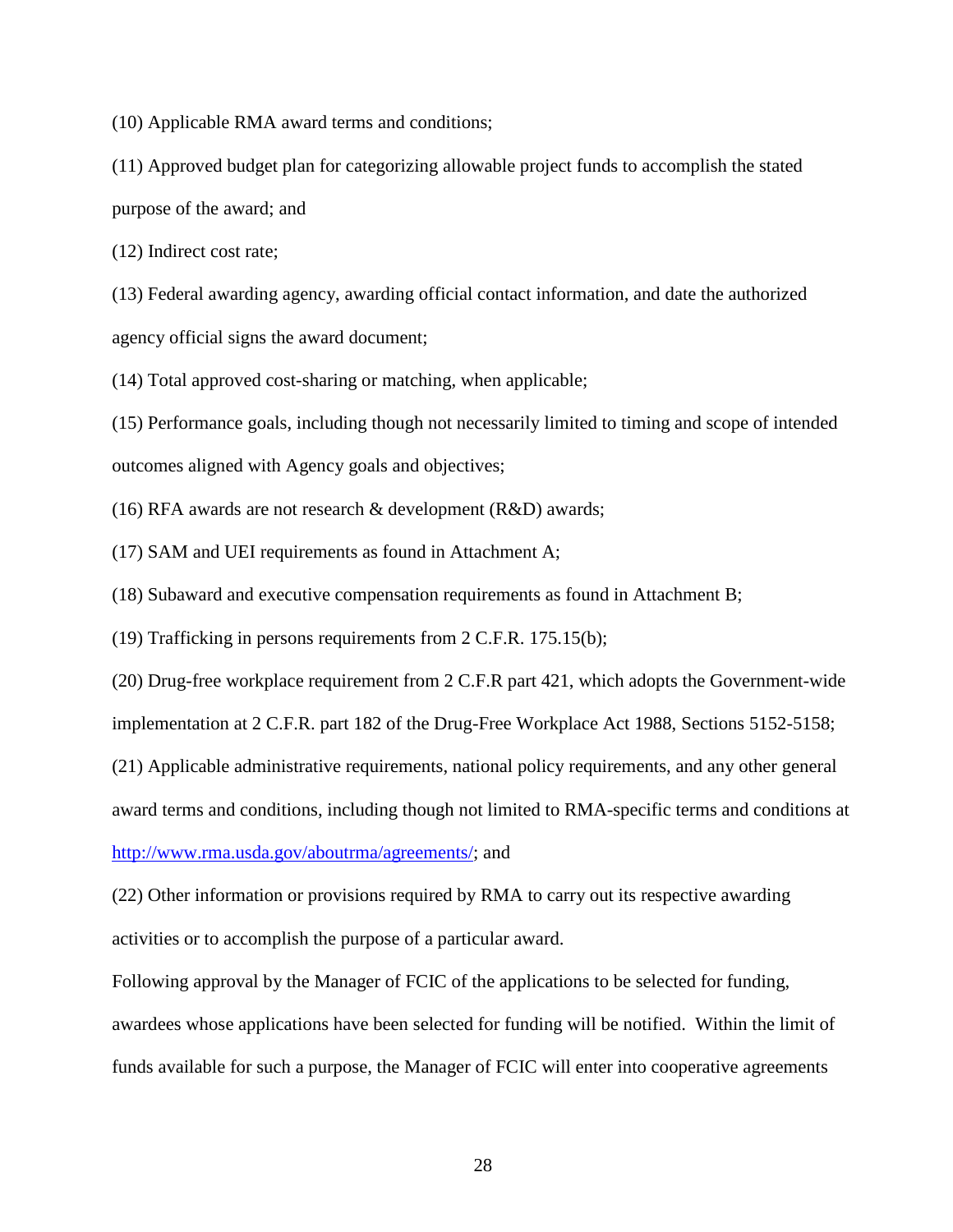with the awardees. After a cooperative agreement has been signed by all Parties (including RMA), RMA will extend to awardees, in writing, the authority to draw down funds for the purpose of conducting the activities listed in the agreement. Successful applicants must respond to RMA in writing with either an acceptance or rejection of award. All funds provided to the awardee by RMA must be expended solely for the purpose for which the funds are obligated in accordance with the approved agreement and any applicable Federal law. No commitment of Federal assistance beyond the project period is made or implied for any award resulting from this notice. Notification to applicants for whom funding is denied will be sent to applicants after final funding decisions have been made and awardees have been announced publicly. Reasons for denial of funding may include, but are not limited to, incomplete applications, applications with evaluation scores below 60, or applications with evaluation scores that are lower than those of other applications in a Targeted State. Debriefings will be offered to unsuccessful applicants upon request to the Deputy Director, Risk Management Education Division.

### *B. Administrative and National Policy Requirements*

## *1. Requirement to Use USDA Logo*

Awardees of cooperative agreements will be required to use a USDA Logo provided by RMA for all instructional and promotional materials if appropriate.

*2. Requirement to Provide Project Information to RMA-selected Representative(s)*

Awardees of cooperative agreements may be required to assist RMA in evaluating the effectiveness of its educational programs by notifying the RMA of upcoming training, meeting, and by providing documentation of educational activities, materials, and related information to any representative(s) selected by RMA for program evaluation purposes.

*3. Access to Panel Review Information*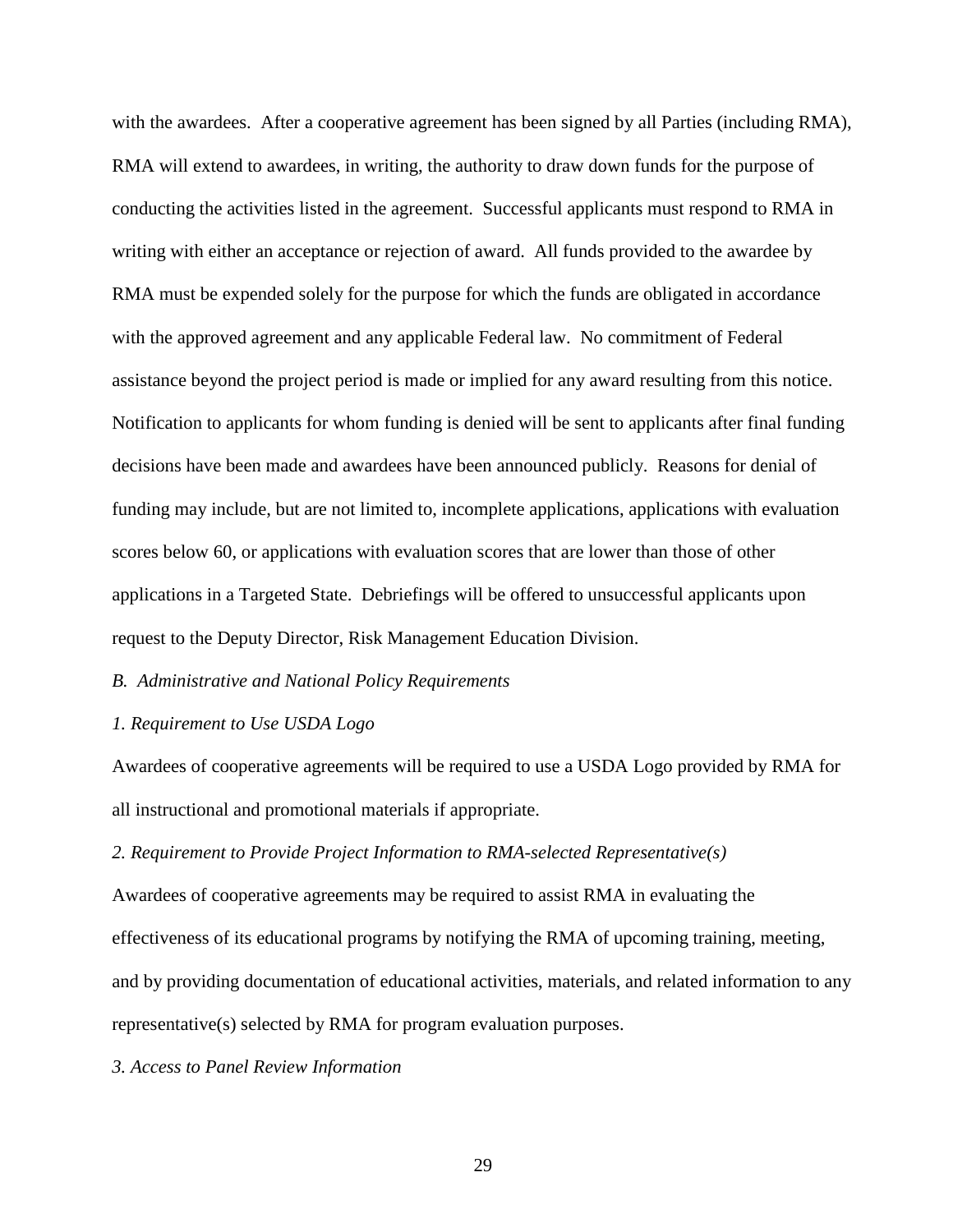Upon written request from the applicant, scores from the evaluation panel, not including the identity of reviewers, will be sent to the applicant after the review and awards process has been completed.

## *4. Confidential Aspects of Applications and Awards*

The names of applicants, the names of individuals identified in the applications, the content of applications, and the panel evaluations of applications will remain confidential, except to those involved in the review process, to the extent permitted by law. In addition, the identities of review panel members will remain confidential throughout the entire review process and will not be released to applicants. At the end of the fiscal year, names of panel members may be made available. However, panelists will not be identified with the review of any particular application. When an application results in a cooperative agreement, that agreement becomes a part of the official record of RMA transactions, available to the public upon specific request. Information that the Secretary of Agriculture determines to be of a confidential, privileged, or proprietary nature will be held in confidence to the extent permitted by law. Therefore, any information that the applicant wishes to be considered confidential, privileged, or proprietary must be clearly marked within an application, including the legal basis for such designation. The original copy and extra copies of all applications, regardless of whether the application results in an award, will be retained by RMA for a period of at least three years, then may be destroyed. Any copies of an application will be released only to the extent required by law. An application may be withdrawn at any time prior to the time when award decisions are made.

#### *5. Audit Requirements*

Awardees of cooperative agreements may be subject to audit at any time in the present or future.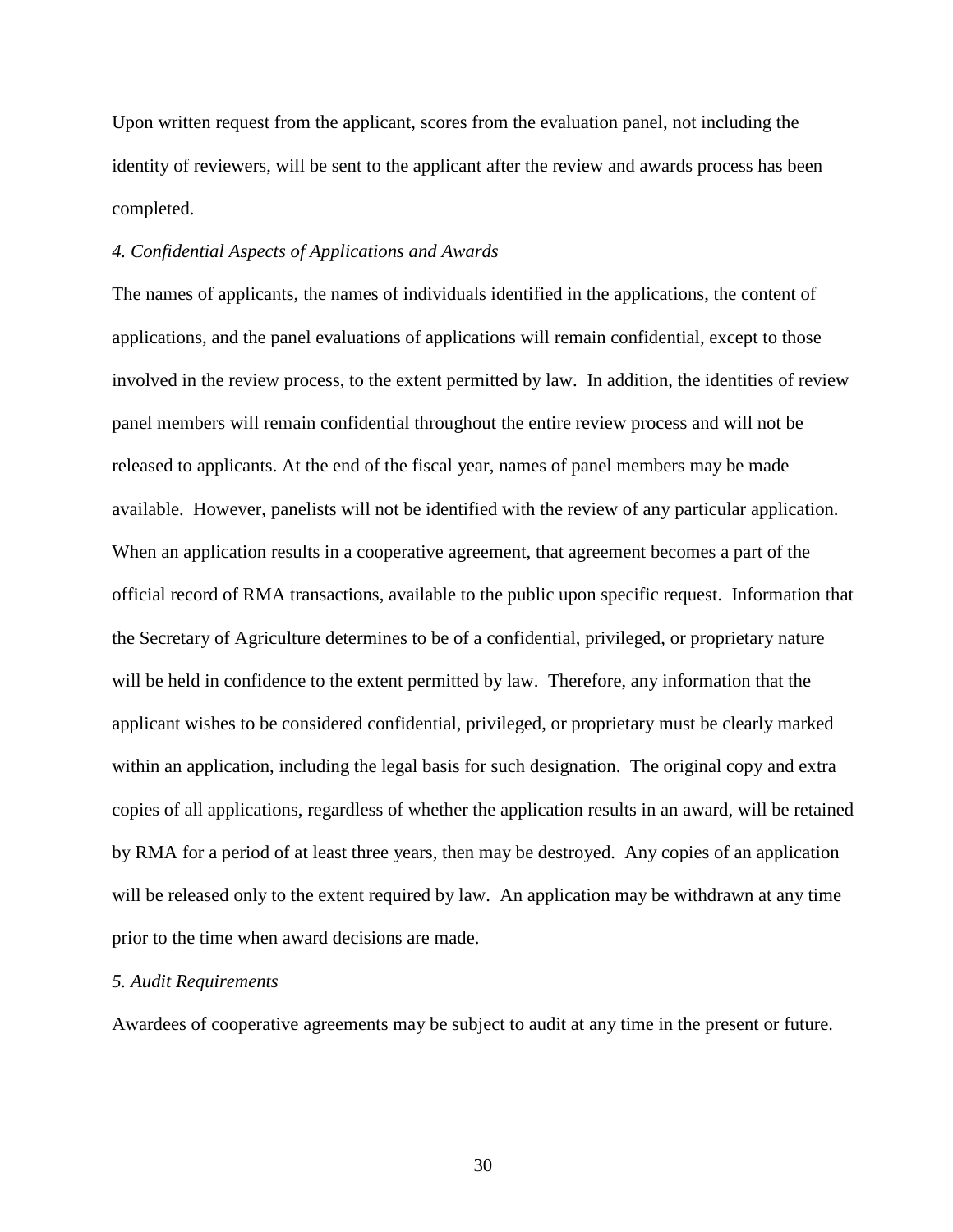#### *6. Prohibitions and Requirements with Regards to Lobbying*

All cooperative agreements will be subject to the requirements of 2 C.F.R. part 200 and 418, " Uniform Administrative Requirements, Cost Principles, and Audit Requirements for Federal Awards" and "New Restrictions on Lobbying," respectively. A signed copy of the certification and disclosure forms must be submitted with the application and are available at the address and telephone number listed in Section VII, Agency Contact.

Departmental regulations published at 2 C.F.R part 418 imposes prohibitions and requirements for disclosure and certification related to lobbying on awardees of Federal contracts, grants, cooperative partnership agreements and loans. It provides exemptions for Indian Tribes and tribal organizations. Current and prospective awardees, and any subcontractors, are prohibited from using Federal funds, other than profits from a Federal contract, for lobbying Congress or any Federal agency in connection with the award of a contract, grant, cooperative partnership agreement or loan. In addition, for each award action in excess of \$100,000 (\$150,000 for loans) the law requires awardees and any subcontractors to complete a certification in accordance with Appendix A to Part 418 and a disclosure of lobbying activities in accordance with Appendix B to Part 418.: The law establishes civil penalties for non-compliance.

#### *7. Applicable OMB Circulars*

All cooperative agreements funded as a result of this notice will be subject to the requirements contained in all applicable OMB circulars [http://www.whitehouse.gov/omb/grants\\_circulars.](http://www.whitehouse.gov/omb/grants_circulars)

# *8. Requirement to Assure Compliance with Federal Civil Rights Laws*

Awardees and all partners/collaborators of all cooperative agreements funded as a result of this notice are required to know and abide by Federal civil rights laws, which include, but are not limited to, Title VI of the Civil Rights Act of 1964 (42 U.S.C. § 2000d et. seq.), and 7 C.F.R.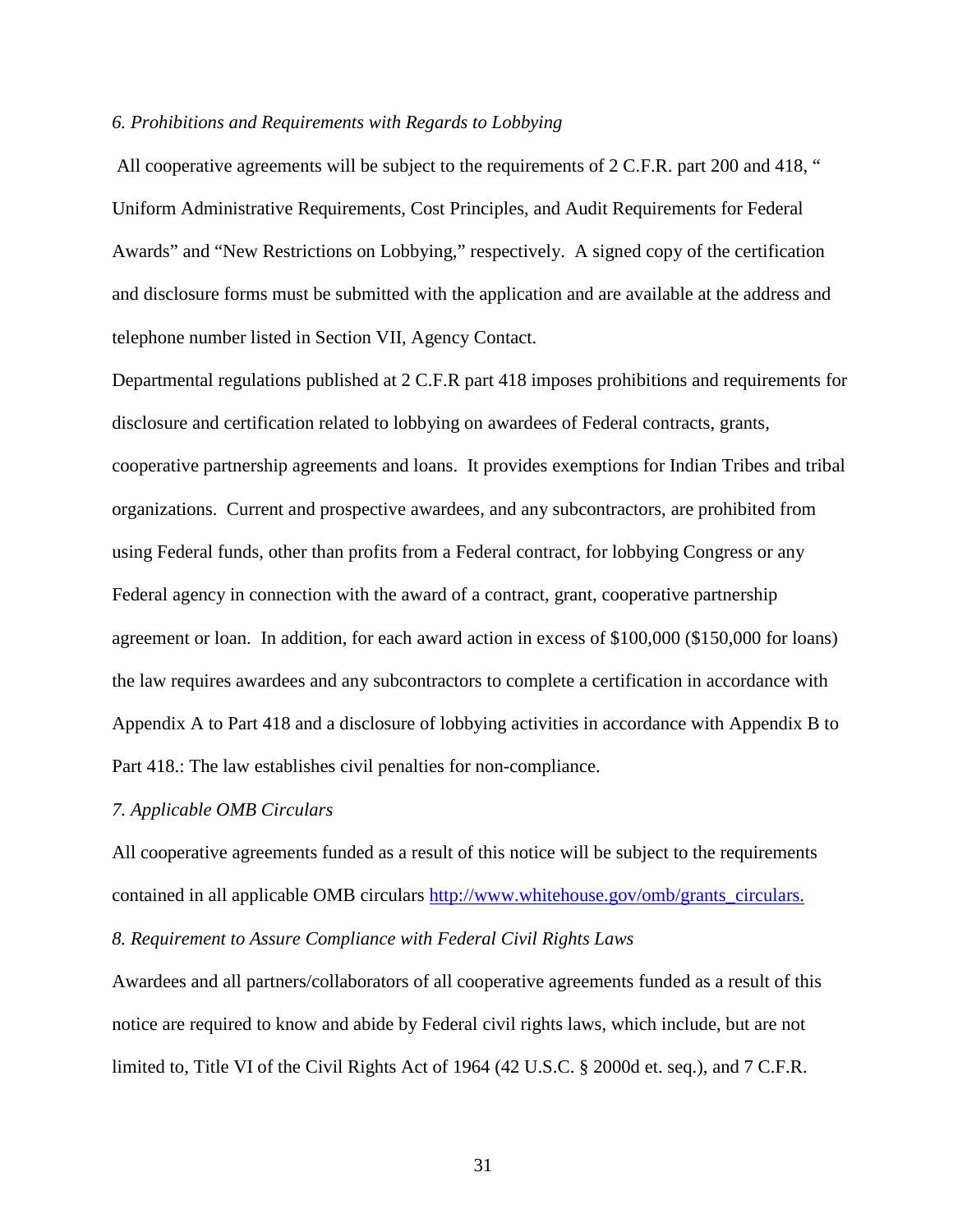part 15. RMA requires that awardees submit an Assurance Agreement (Civil Rights), assuring RMA of this compliance prior to the beginning of the project period. Although awardees are required to report on their civil rights compliance using demographic data among other methodologies, awardees are not required to collect demographic data directly from producers until such time as RMA has an approved form and process in place for that purpose.

### *9. Requirement to Participate in a Post Award Teleconference*

RMA requires that project leaders participate in a post award teleconference, if conducted, to become fully aware of agreement requirements and for delineating the roles of RMA personnel and the procedures that will be followed in administering the agreement and will afford an opportunity for the orderly transition of agreement duties and obligations if different personnel are to assume post-award responsibility.

### *10. Requirement to Participate in a Post Award Civil Rights Training Teleconference*

RMA requires that project leaders participate in a post award Civil Rights and EEO training teleconference to become fully aware of Civil Rights and EEO law and requirements.

*11. Requirement to Submit Educational Materials to the Ag Risk and Farm Management Library* RMA requires that awardees upload digital copies of all risk management educational materials developed as part of the project to the Ag Risk and Farm Management Library [www.agrisk.umn.edu](http://www.agrisk.umn.edu/) for posting, if electronically reporting. RMA must be clearly identified as having provided funding for the materials.

*12. Requirement to Submit Proposed Results to the Ag Risk and Farm Management Library* RMA requires that awardees submit results of the project to the Ag Risk and Farm Management Library [www.agrisk.umn.edu](http://www.agrisk.umn.edu/) for posting. RMA must be clearly identified as having provided funding for the materials.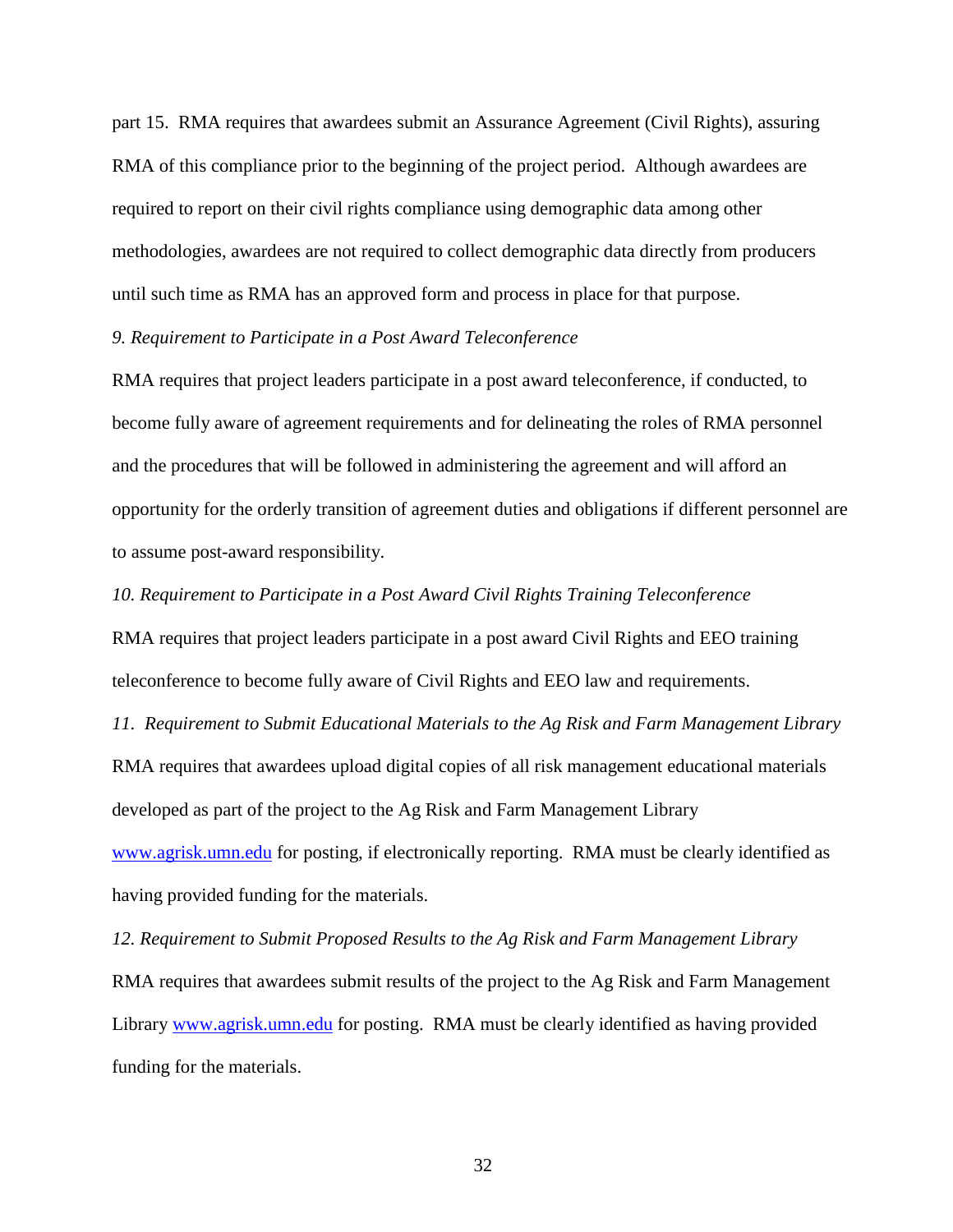# *C. Reporting Requirements*

Awardees will be required to submit quarterly progress reports using the Performance Progress

Report (OMB SF-PPR) as the cover sheet and quarterly financial reports (OMB SF 425)

throughout the project period, as well as a final program and financial report not later than 90 days

after the end of the project period. The quarterly progress reports and final program reports MUST

be submitted through the RVS. The website address is http://rvs.umn.edu/Home.aspx.

VII. Agency Contact

FOR FURTHER INFORMATION CONTACT: Applicants and other interested parties must

contact: USDA-RMA-RME Grants and Agreements Specialists, Lydia Astorga or Sundii Johnson-

Phillips by phone: 202-720-0779, e-mail: *[RMA.Risk-Ed@rma.usda.gov](mailto:RMA.Risk-Ed@rma.usda.gov)*, or by mail.

USDA/RMA/RME Room 6717-South 1400 Independence Ave., SW Washington, DC 20250

Applicants may also obtain information regarding this announcement from the RMA website at: *[http://www.rma.usda.gov/aboutrma/agreements/.](http://www.rma.usda.gov/aboutrma/agreements/)*

VIII. Additional Information

# *A. The Restriction of the Expenditure of Funds to Enter into Financial Transactions*

The Agriculture, Rural Development, Food and Drug Administration, and Related Agencies Appropriations Act, 2012 (P.L. 112-55) contains the restriction of the expenditure of funds to enter into financial transactions Corporations that have been convicted of felonies within the past 24 months or that have federal tax delinquencies where the agency is aware of the felonies and/or tax delinquencies.

# Section 738 (Felony Provision)

None of the funds made available by this Act may be used to enter into a contract, memorandum of understanding, or cooperative agreement with, make a grant to, or provide a loan or loan guarantee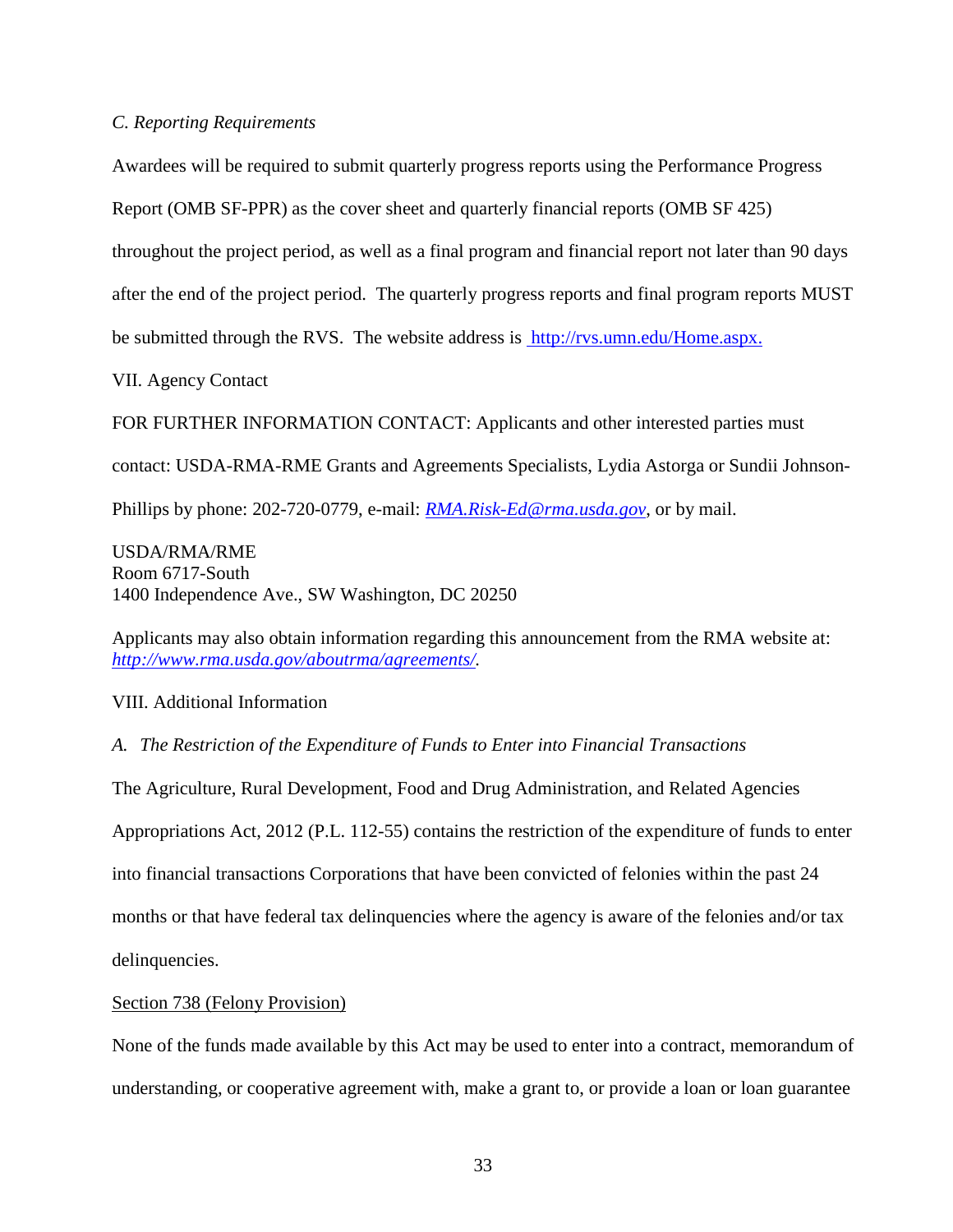to any corporation that was convicted (or had an officer or agency of such corporation acting on behalf of the corporation convicted) of a felony criminal violation under any Federal or State law within the preceding 24 months, where the awarding agency is aware of the conviction, unless the agency has considered suspension or debarment of the corporation, or such officer or agent, and made a determination that this further action is not necessary to protect the interest of the Government.

## Section 739 (Tax Delinquency Provision)

None of the funds made available by this Act may be used to enter into a contract, memorandum of understanding, or cooperative agreement with, make a grant to, or provide a loan or loan guarantee to, any corporation that [has] any unpaid Federal tax liability that has been assessed, for which all judicial and administrative remedies have been exhausted or have lapsed, and that is not being paid in a timely manner pursuant to an agreement with the authority responsible for collecting the tax liability, where the awarding agency is aware of the unpaid tax liability, unless the agency has considered suspension or debarment of the corporation and made a determination that this further action is not necessary to protect the interests of the Government.

# *B. Required Registration with the System for Award Management (SAM) for Submission of Proposals*

Under the Federal Funding Accountability and Transparency Act of 2006, the applicant must comply with the additional requirements set forth in Attachment A regarding the Dun and Bradstreet Universal Numbering System (DUNS) Requirements and the SAM Requirements found at 2 C.F.R. part 25. For the purposes of this RFA, the term "you" in Attachment A will mean "applicant". The applicant will comply with the additional requirements set forth in Attachment B regarding Subawards and Executive Compensation. For the purpose of this RFA, the term "you"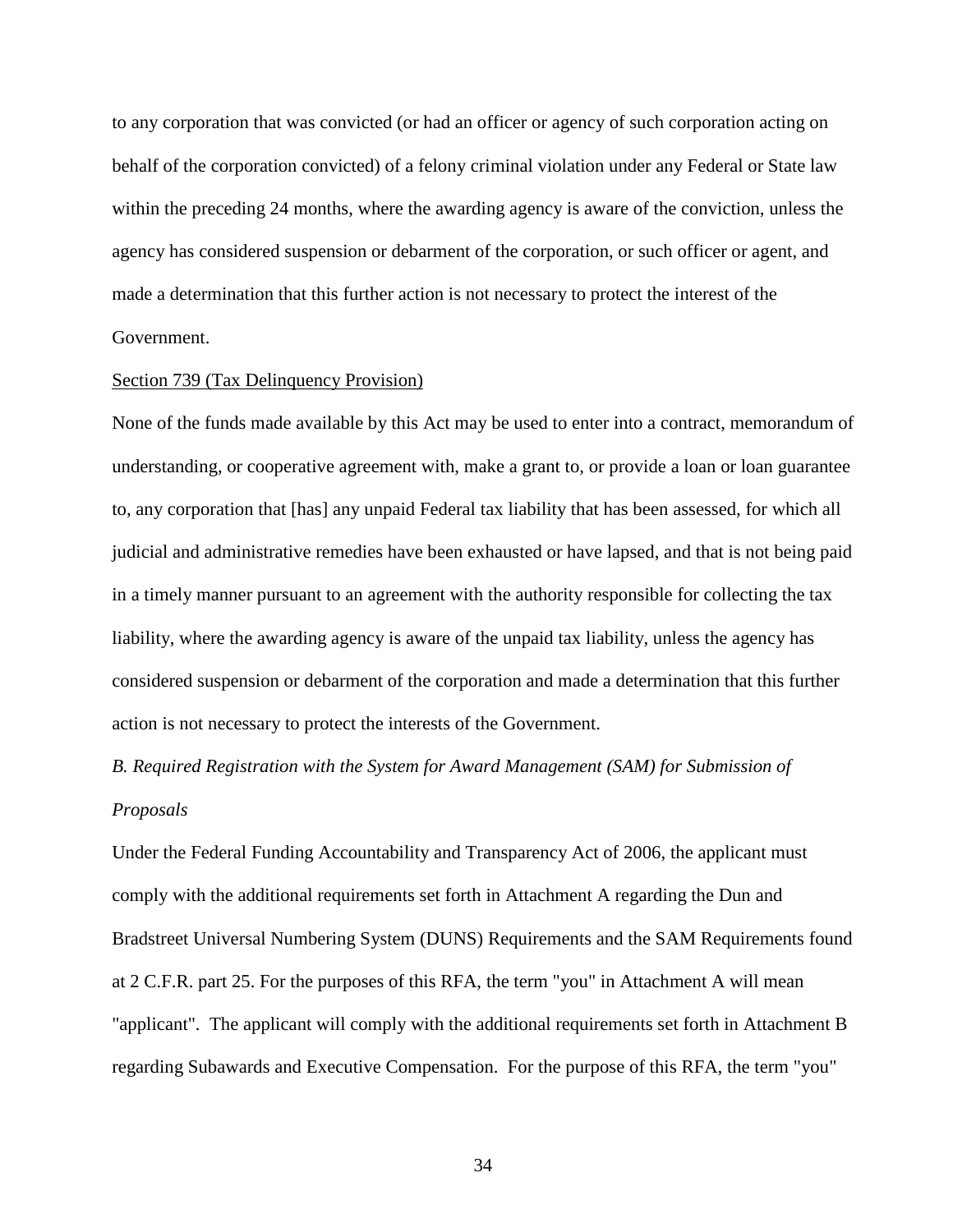in Attachment B will mean "applicant". The SAM [\(www.SAM.gov\)](http://www.sam.gov/) is a database that serves as the primary Government repository for contractor information required for the conduct of business with the Government. This database will also be used as a central location for maintaining organizational information for organizations seeking and receiving grants from the Government. Such organizations must register in SAM prior to the submission of applications. A DUNS number is needed for SAM registration. For information about how to register in SAM, access [www.SAM.gov.](http://www.sam.gov/)Allow a minimum of 5 business days to complete the SAM registration.

## *C. Related Programs*

Funding availability for this program may be announced at approximately the same time as funding availability for similar but separate programs—and CFDA No. 10.460 (Risk Management Education Partnerships Program). These programs have some similarities, but also key differences. The differences stem from important features of each program's authorizing legislation and different RMA objectives. Prospective applicants should carefully examine and compare the notices for each program.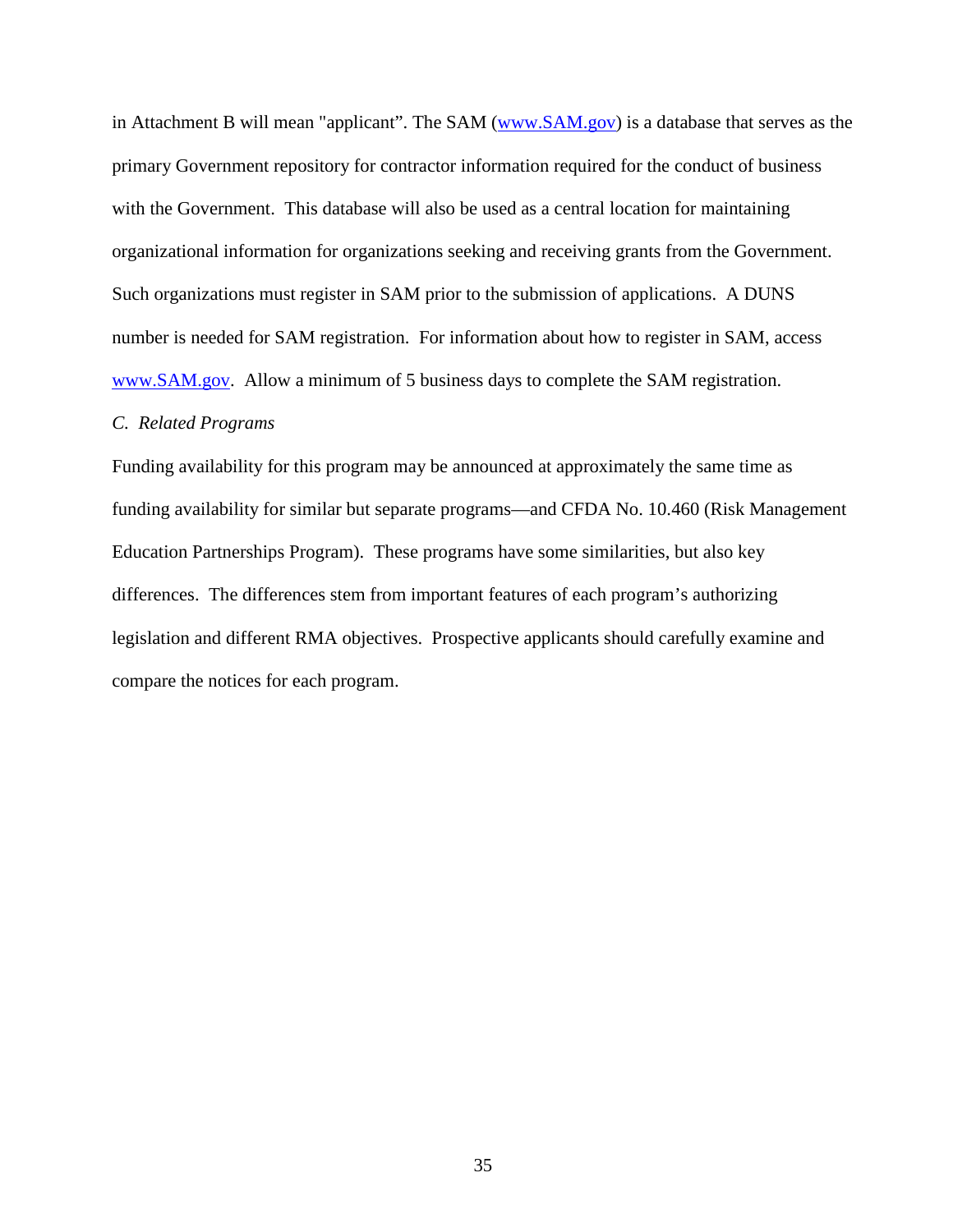# ATTACHMENT A

## I. System for Award Management (SAM) Registration and Universal Identifier Requirements

A. Requirement for SAM

Unless you are exempted from this requirement under 2 CFR 25.110, you as the recipient must maintain the currency of your information in SAM until you submit the final financial report required under this award or receive the final payment, whichever is later. This requires that you review and update the information at least annually after the initial registration, and more frequently if required by changes in your information or another award term.

A. Requirement for Unique Entity Identifier (UEI)

If you are authorized to make subawards under this award, you:

- 1. Must notify potential subrecipients that no entity (see definition in paragraph C of this award term) may receive a subaward from you unless the entity has provided its unique entity identifier to you.
- 2. May not make a subaward to an entity unless the entity has provided its unique entity identifier to you.
- B. Definitions

For purposes of this award term:

1. SAM means the Federal repository into which an entity must provide information required for the conduct of business as a recipient. Additional information about registration procedures may be found at [www.SAM.gov.](http://www.sam.gov/)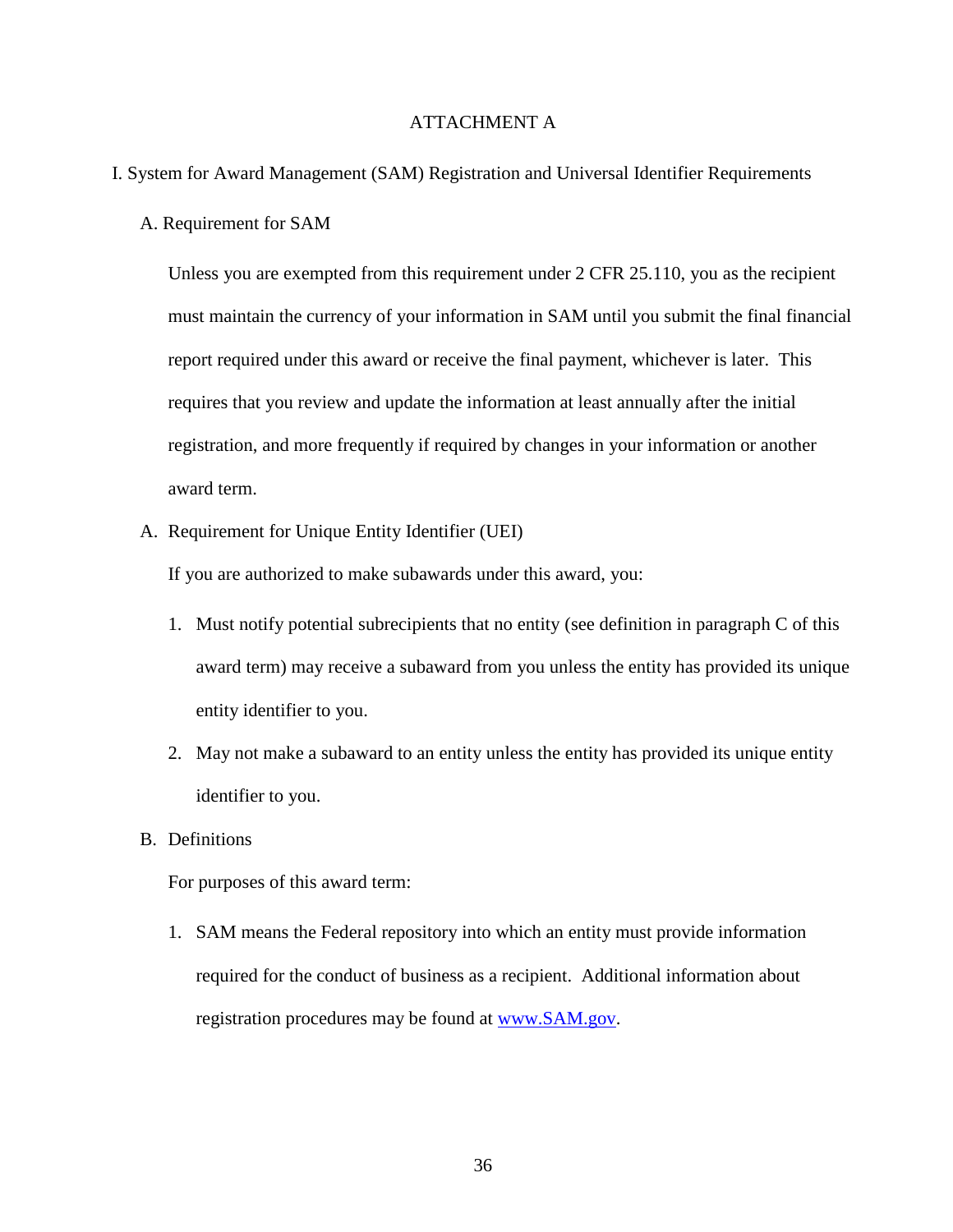- 2. Unique entity identifier means the identifier required for SAM registration to uniquely identify business entities.
- 3. Entity, as it is used in this award term, means all of the following, as defined at 2 CFR part 25, subpart C:
	- a. A Governmental organization, which is a State, local government, or Indian Tribe;
	- b. A foreign public entity;
	- c. A domestic or foreign nonprofit organization;
	- d. A domestic or foreign for-profit organization; and
	- e. A Federal agency, but only as a subrecipient under an award or subaward to a non-Federal entity.
- 4. Subaward:
	- a. This term means a legal instrument to provide support for the performance of any portion of the substantive project or program for which you received this award and that you as the recipient award to an eligible subrecipient.
	- b. The term does not include your procurement of property and services needed to carry out the project or program (for further explanation, see 2 CFR 200.330).
	- c. A subaward may be provided through any legal agreement, including an agreement that you consider a contract.
- 5. Subrecipient means an entity that:
	- a. Receives a subaward from you under this award; and
	- b. Is accountable to you for the use of the Federal funds provided by the subaward.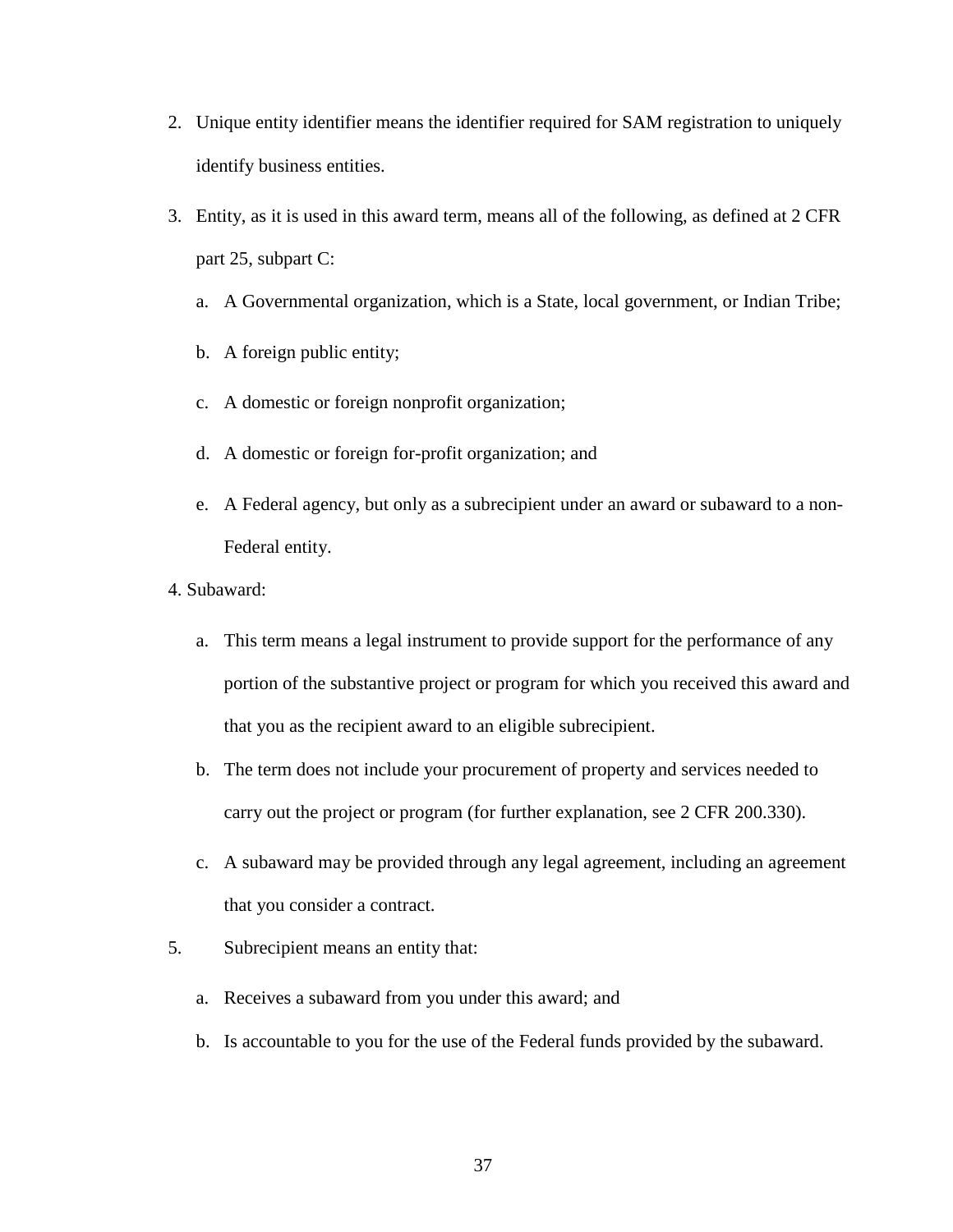## ATTACHMENT B

- I. Reporting Subawards and Executive Compensation.
	- a. Reporting of first-tier subawards.
		- 1. Applicability. Unless you are exempt as provided in paragraph d. of this award term, you must report each action that obligates \$25,000 or more in Federal funds that does not include Recovery funds (as defined in section 1512(a)(2) of the American Recovery and Reinvestment Act of 2009, Pub. L. 111-5) for a subaward to an entity (see definitions in paragraph e. of this award term).
		- 2. Where and when to report.
			- i. You must report each obligating action described in paragraph a.1. of this award term to [http://www.fsrs.gov.](http://www.fsrs.gov/)
			- ii. For subaward information, report no later than the end of the month following the month in which the obligation was made. (For example, if the obligation was made on November 7, 2010, the obligation must be reported by no later than December 31, 2010.)
		- 3. What to report. You must report the information about each obligating action that the submission instructions posted at [http://www.fsrs.gov](http://www.fsrs.gov/) specify.
	- b. Reporting Total Compensation of Recipient Executives.
		- 1. Applicability and what to report. You must report total compensation for each of your five most highly compensated executives for the preceding completed fiscal year, if -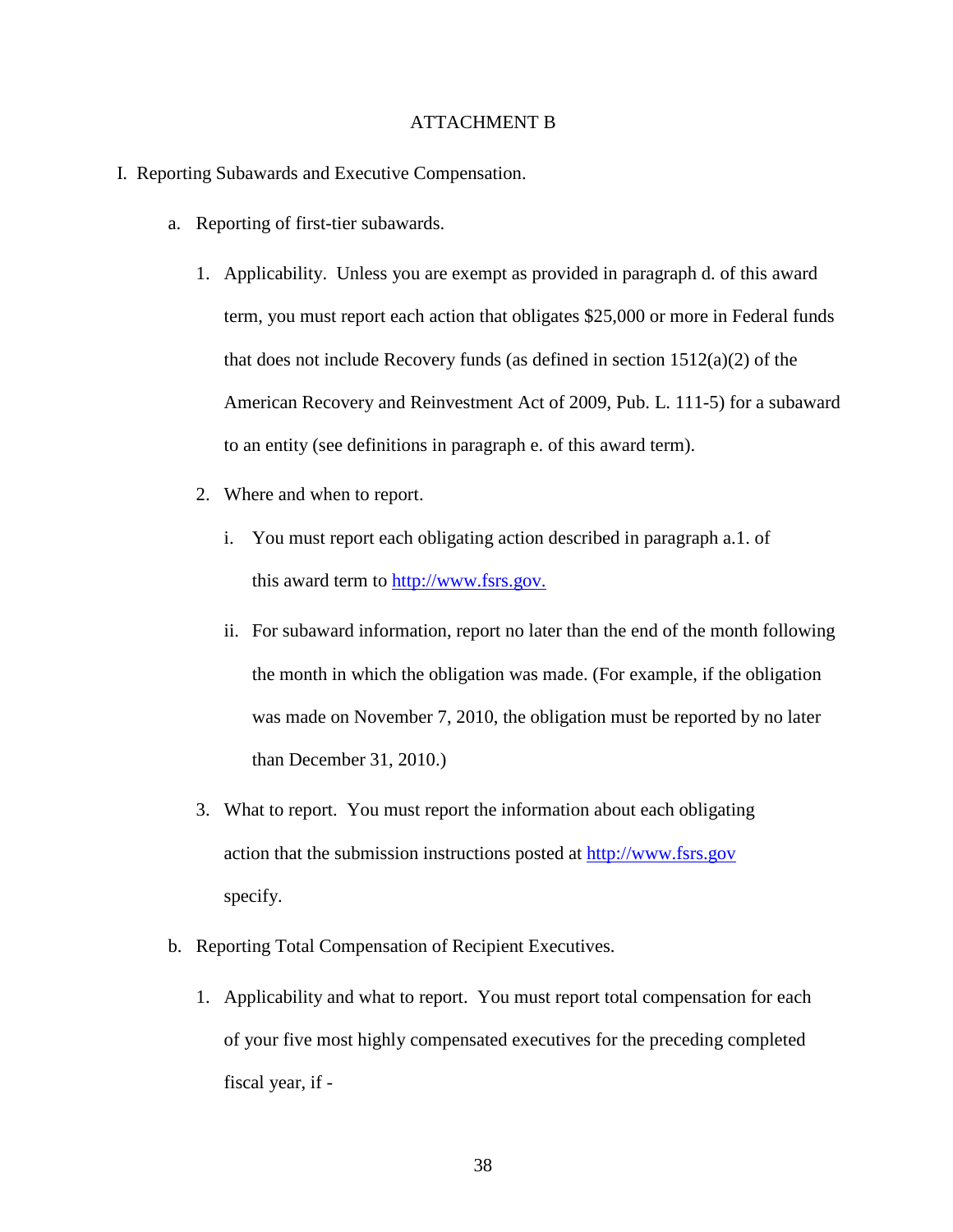- i. The total Federal funding authorized to date under this award is \$25,000 or more;
- ii. In the preceding fiscal year, you received-
	- (A) 80 percent or more of your annual gross revenues from Federal procurement contracts (and subcontracts) and Federal financial assistance subject to the Transparency Act, as defined at 2 CFR 170.320 (and subawards); and
	- (B) \$25,000,000 or more in annual gross revenues from Federal procurement contracts (and subcontracts) and Federal financial assistance subject to the Transparency Act, as defined at 2 CFR 170.320 (and subawards); and
- iii. The public does not have access to information about the compensation of the executives through periodic reports filed under section 13(a) or 15(d) of the Securities Exchange Act of 1934 (15 U.S.C. 78m(a), 78o(d)) or section 6104 of the Internal Revenue Code of 1986. (To determine if the public has access to the compensation information, see the U.S. Security and Exchange Commission total compensation filings at [http://www.sec.gov/answers/execomp.htm.](http://www.sec.gov/answers/execomp.htm))
- 2. Where and when to report. You must report executive total compensation described in paragraph b.1. of this award term:
	- i. As part of your registration profile at [http://www.SAM.gov.](http://www.sam.gov/)
	- ii. By the end of the month following the month in which this award is made, and annually thereafter.
- c. Reporting of Total Compensation of Sub recipient Executives.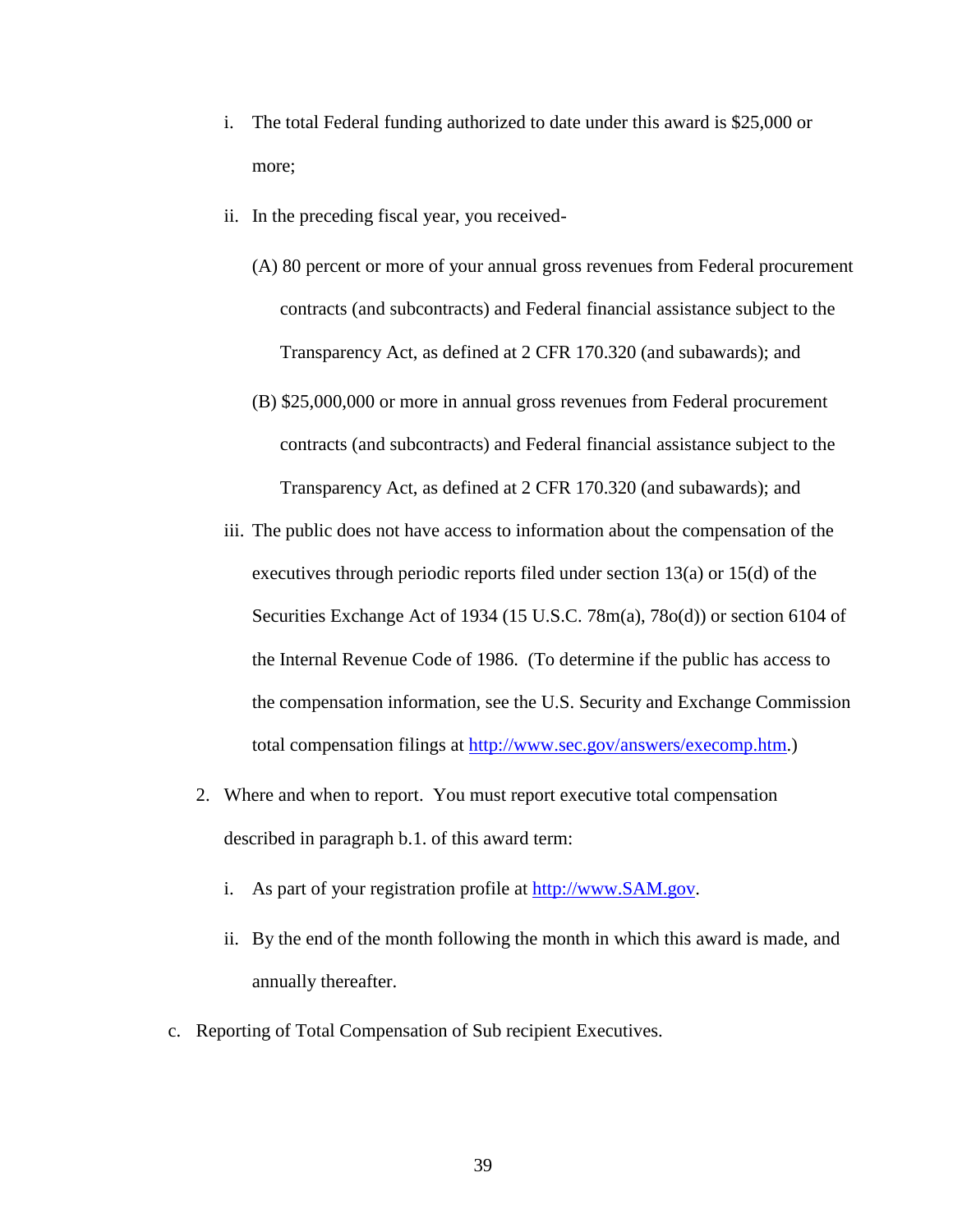1. Applicability and what to report. Unless you are exempt as provided in paragraph d. of this award term, for each first-tier subrecipient under this award, you shall report the names and total compensation of each of the subrecipient's five most highly compensated executives for the subrecipient's preceding completed fiscal year, if-

i. in the subrecipient's preceding fiscal year, the subrecipient received-

- (A) 80 percent or more of its annual gross revenues from Federal procurement contracts (and subcontracts) and Federal financial assistance subject to the Transparency Act, as defined at 2 CFR 170.320 (and subawards); and
- (B) \$25,000,000 or more in annual gross revenues from Federal procurement contracts (and subcontracts), and Federal financial assistance subject to the Transparency Act (and subawards); and
- ii. The public does not have access to information about the compensation of the executives through periodic reports filed under section 13(a) or 15(d) of the Securities Exchange Act of 1934 (15 U.S.C. 78m(a), 78o(d)) or section 6104 of the Internal Revenue Code of 1986. (To determine if the public has access to the compensation information, see the U.S. Security and Exchange Commission total compensation filings at [http://www.sec.gov/answers/execomp.htm.](http://www.sec.gov/answers/execomp.htm))
- 2. Where and when to report. You must report subrecipient executive total compensation described in paragraph c.1. of this award term:
	- i. To the recipient.
	- ii. By the end of the month following the month during which you make the subaward. For example, if a subaward is obligated on any date during the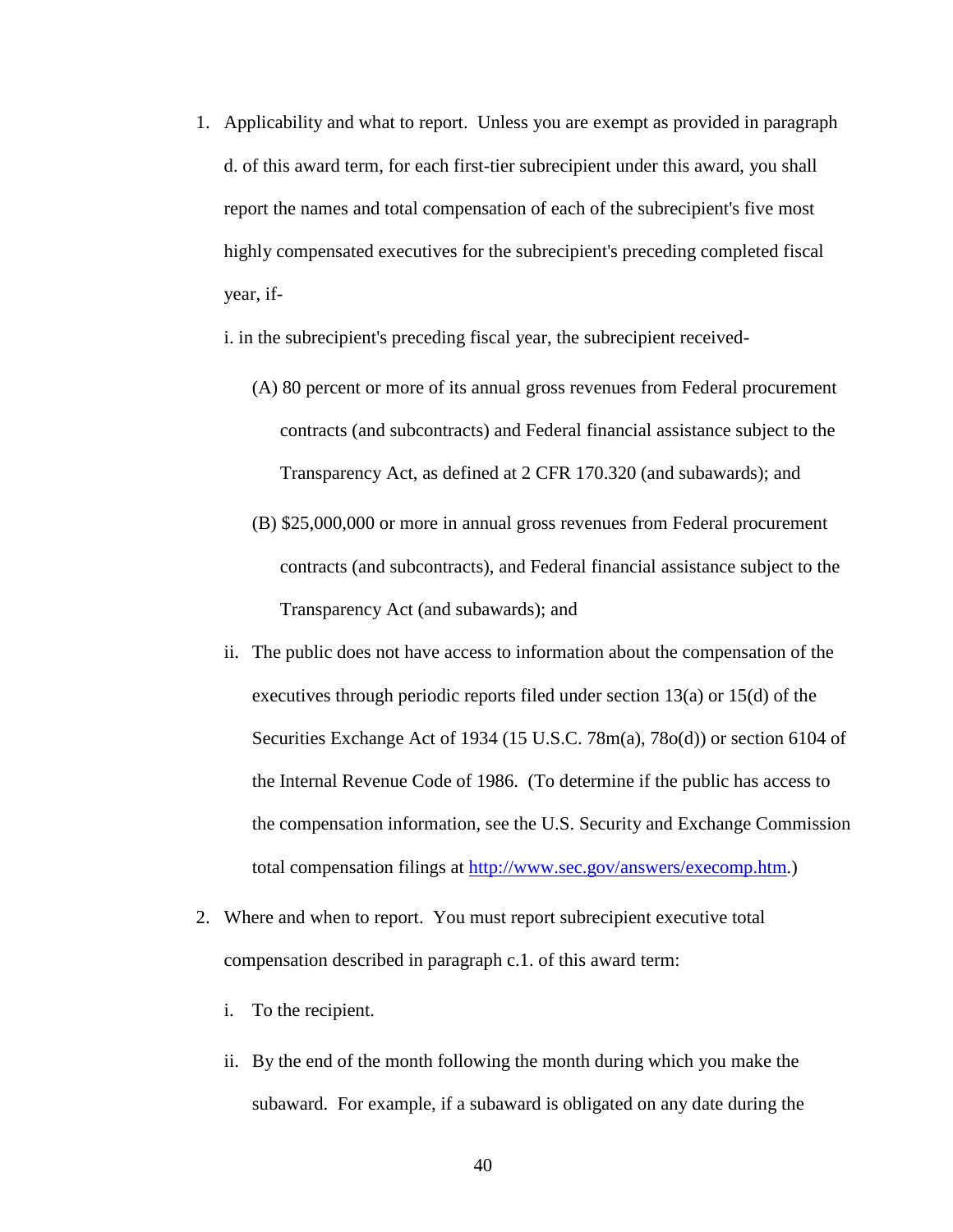month of October of a given year (i.e., between October 1 and 31), you must report any required compensation information of the subrecipient by November 30 of that year.

d. Exemptions

If, in the previous tax year, you had gross income, from all sources, under

\$300,000, you are exempt from the requirements to report:

- i. Subawards, and
- ii. The total compensation of the five most highly compensated executives of any sub recipient.
- e. Definitions. For purposes of this award term:
	- 1. Entity means all of the following, as defined in 2 CFR part 25:
		- i. A Governmental organization, which is a State, local government, or Indian tribe;
		- ii. A foreign public entity;
		- iii. A domestic or foreign nonprofit organization;
		- iv. A domestic or foreign for-profit organization;
		- v. A Federal agency, but only as a subrecipient under an award or subaward to a non-Federal entity.
	- 2. Executive means officers, managing partners, or any other employees in management positions.
	- 3. Subaward: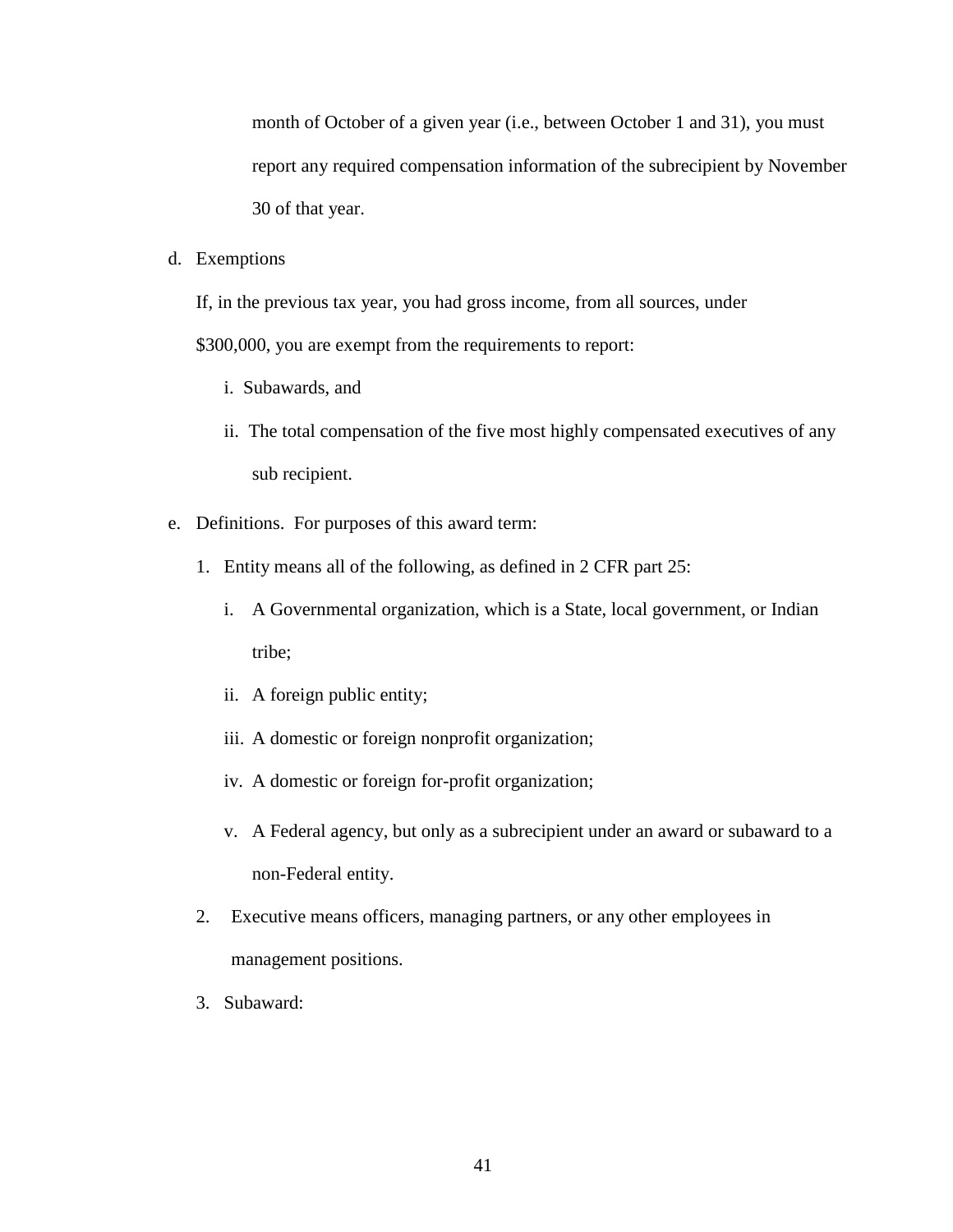- i. This term means a legal instrument to provide support for the performance of any portion of the substantive project or program for which you received this award and that you as the recipient award to an eligible subrecipient.
- ii. The term does not include your procurement of property and services needed to carry out the project or program (for further explanation, see Sec. \_\_ .210 of the attachment to OMB Circular A-133, "Audits of States, Local Governments, and Non-Profit Organizations").
- iii. A subaward may be provided through any legal agreement, including an agreement that you or a subrecipient considers a contract.
- 4. Subrecipient means an entity that:
	- i. Receives a sub award from you (the recipient) under this award; and
	- ii. Is accountable to you for the use of the Federal funds provided by the subaward.
- 5. Total compensation means the cash and noncash dollar value earned by the executive during the recipient's or subrecipient's preceding fiscal year and includes the following (for more information see 17 CFR 229.402 $(c)(2)$ ):
	- i. Salary and bonus.
	- ii. Awards of stock, stock options, and stock appreciation rights. Use the dollar amount recognized for financial statement reporting purposes with respect to the fiscal year in accordance with the Statement of Financial Accounting Standards No. 123 (Revised 2004) (FAS 123R), Shared Based Payments.
	- iii. Earnings for services under non-equity incentive plans. This does not include group life, health, hospitalization or medical reimbursement plans